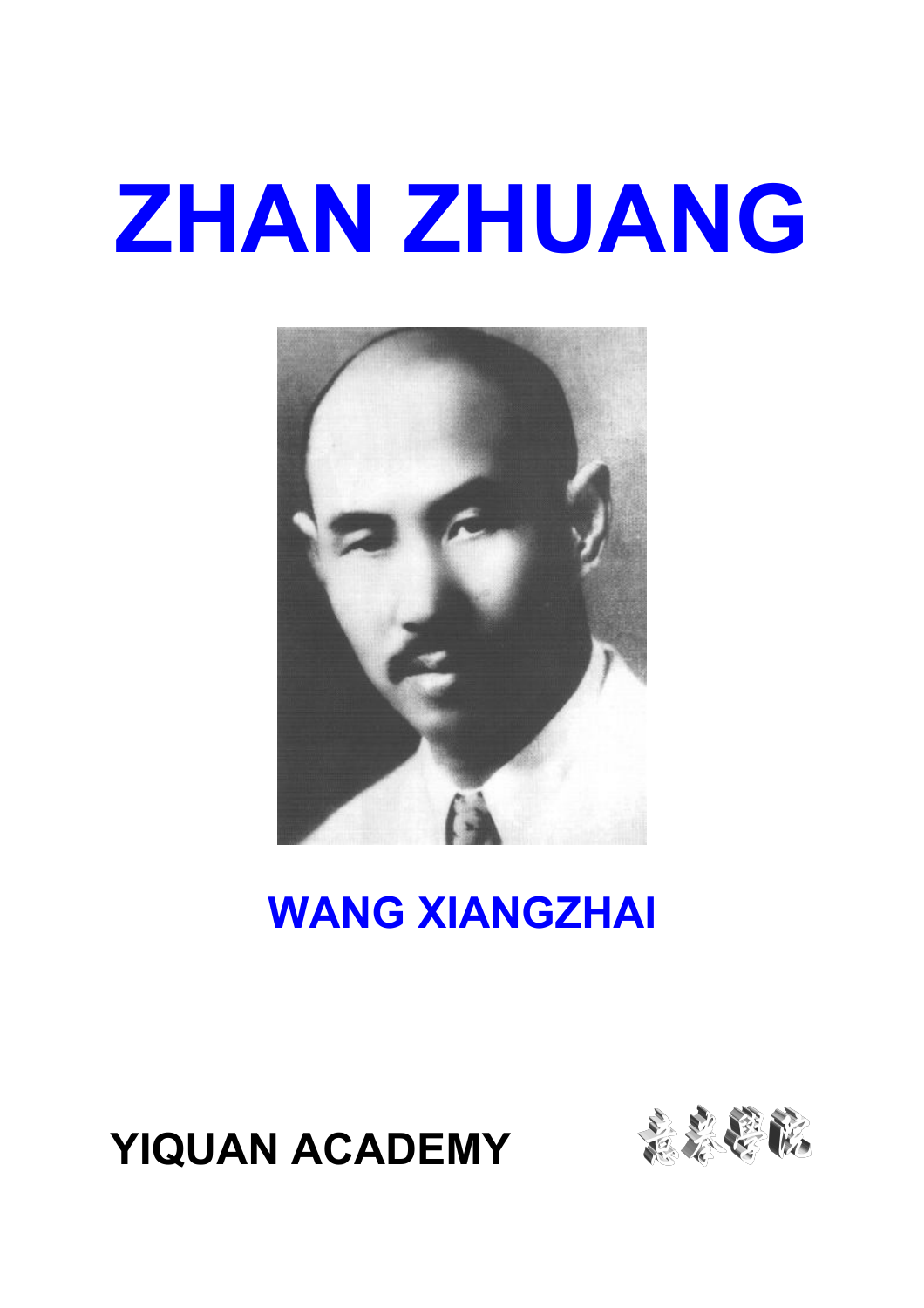# **ZHAN ZHUANG**

## **Author: Wang Xiangzhai**

**Translated from Chinese by: Andrzej Kalisz**

**From translator:**

*Included here are translations of late period works of Wang Xiangzhai'a (1885-1963), written in 1950s and at beginning of 1960, concentrating on zhan zhuang as a form of health cultivating and therapy.* 

## **YIQUAN ACADEMY 2004**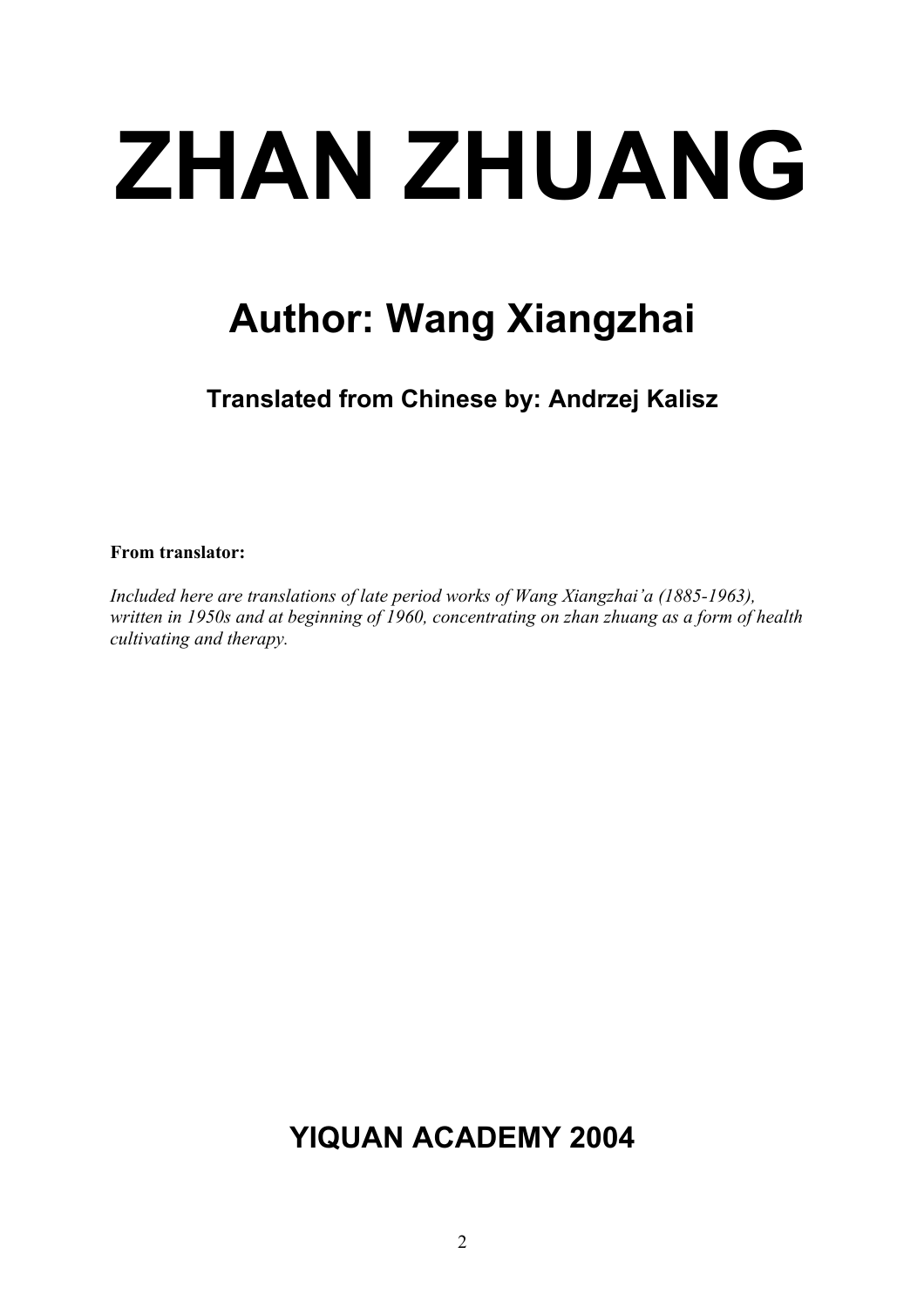# **CONTENTS**

- **PAGE 4** *SHORT INTRODUCTION TO YANGSHENGZHUANG*
- **PAGE 9** *DISCUSSING ZHAN ZHUANG*
- **PAGE 21** *ZHAN ZHUANG EXERCISES*
- **PAGE 32** *DEMANDS OF ZHAN ZHUANG EXERCISES*
- **PAGE 36** *THE GAIN FROM PRACTING MARTIAL ART*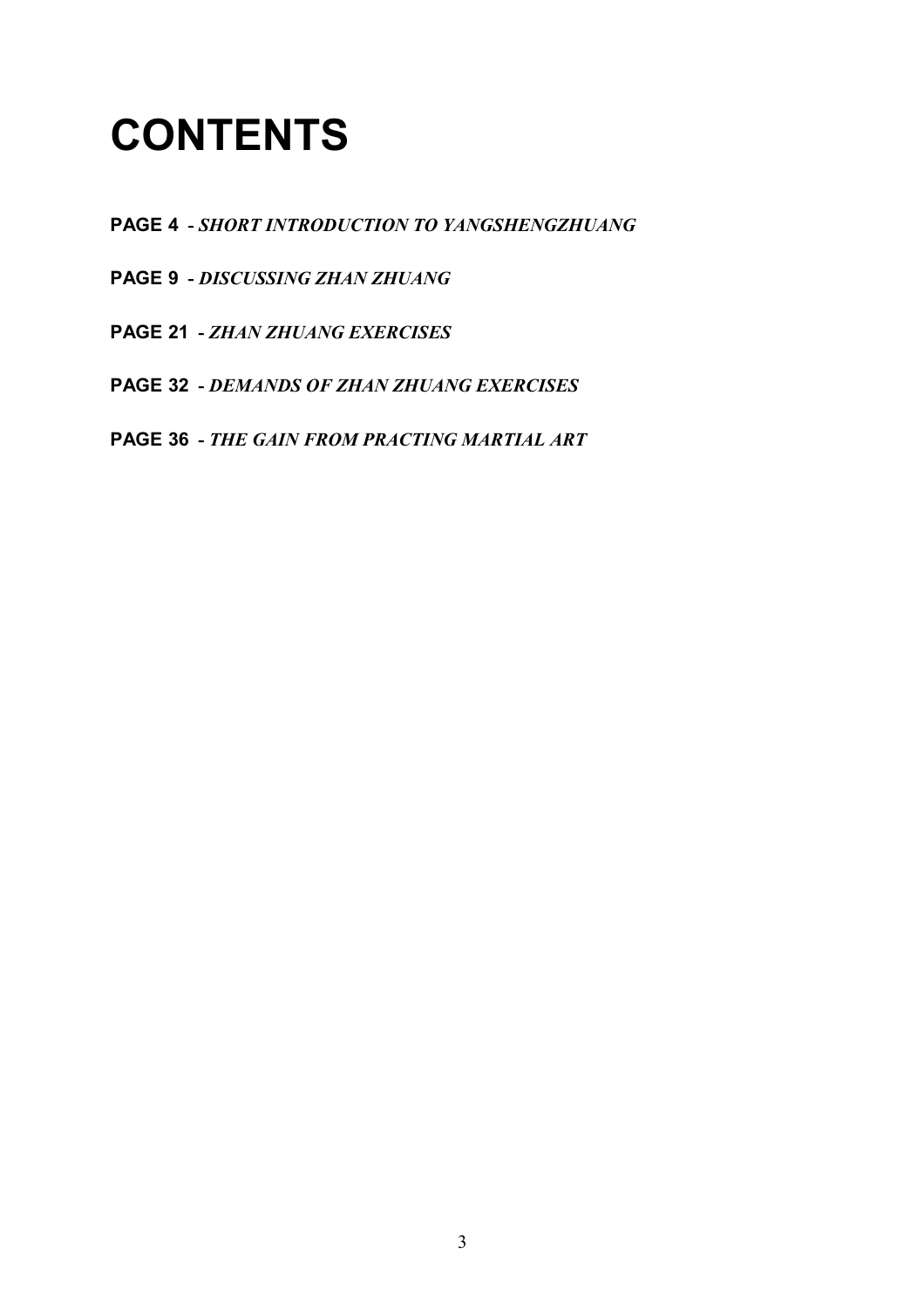#### **SHORT INTRODUCTION TO YANGSHENGZHUANG**

The art of nourishing health has long history and many methods. Although the exercise methods are different, their goal is getting rid of illness and prolonging life, preventing early senility. Recollecting several dozens years of study and practice of health nourishing methods, I must conclude that **zhan zhuang** (**yangshengzhuang**) is simple, easy to practice and at the same time bringing great benefits.

Zhan zhuang can be divided into standing postures, sitting postures, lying on bed postures, walking postures and half supported postures. There are several or even several dozens postures in each category. Although there are many postures, apart from walking postures, all of them have common characteristics – starting practice you should close eyes, focus mind, calm breathing, then slowly assume the posture, keeping it until end of the exercise. Beginners can start from standing postures. When doing the standing postures, feet should be placed shoulder width apart, making the Chinese 'eight' character (which looks like:  $/\sqrt{\cdot}$ distance between toes of both feet is bigger than between heels – in other words toes are slightly directed outward). Both legs should be bent to certain degree, buttocks as if sitting down. Then raise both hands. Demands of hands position are: not higher then eyebrows, not lower than navel, not touching body, not further from body than one foot, arms half rounded, armpit half empty (half open), left hand shouldn't move to the right side, right hand shouldn't move to the left side, all changes are done within this range. Beginner can practice 2 or 3 times every day, at beginning about 10 minutes each time, then the time can be extended to 40 minutes.

Below I will explain several issues related to zhan zhuang.

#### **THE ORIGINS AND FUNCTION OF HEALTH NOURISHING POSTURES.**

Health nourishing postures are developed from zhan zhuang (standing postures) of the Chinese martial art **xingyiquan**. So called xingyi (form-intention) means: *"taking intention from form; when there is intention, it is expressed in form; intention is born from form, form*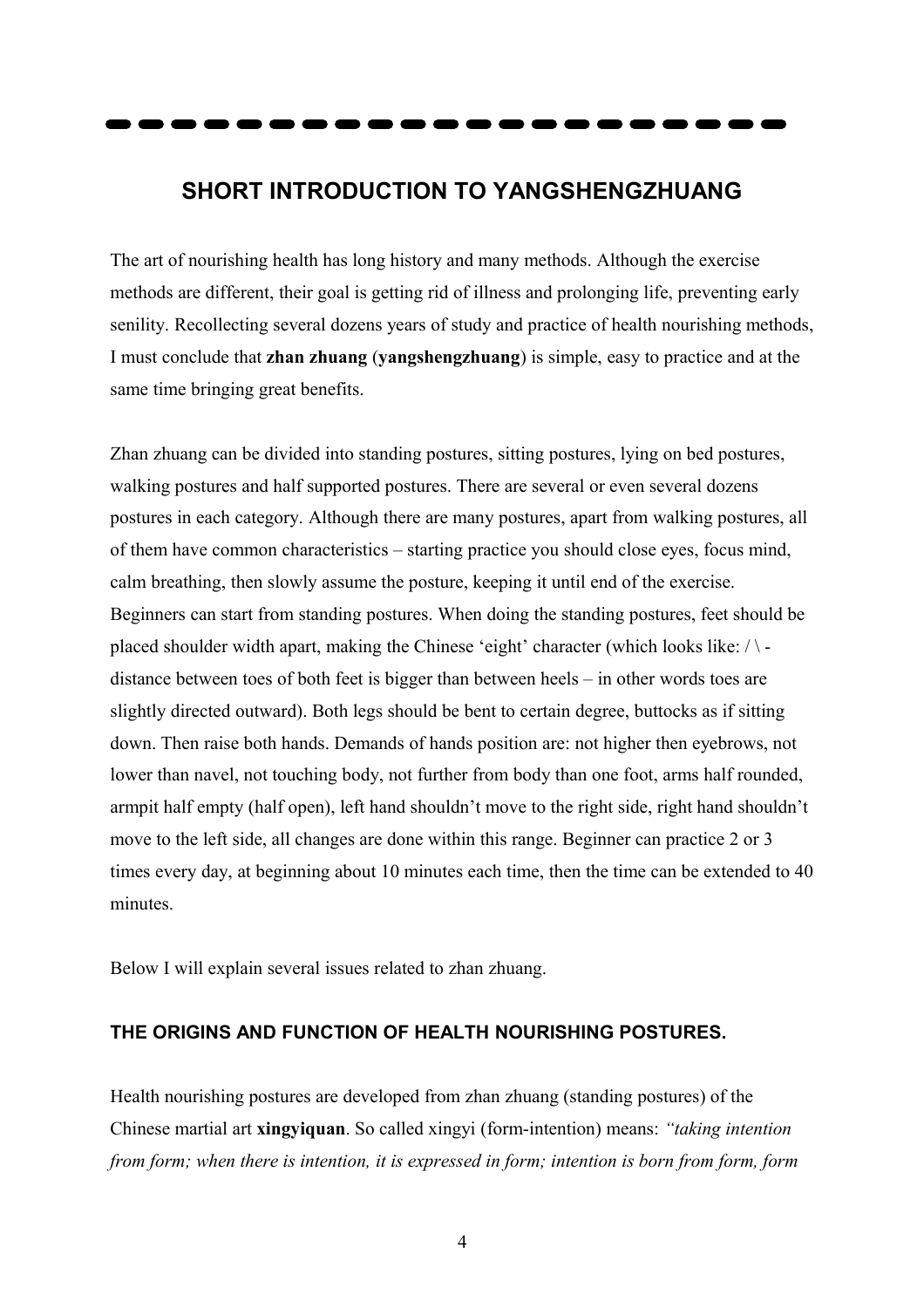*is following intention"*. It is a kind of exercise where body and spirit (mind) are trained at the same time. It can cause relax of central nervous system and at the same time it can promote blood circulation, improve metabolism. When central nervous system gets full rest, its regulating functions improve, blood circulation speeds up, metabolism strengthens, whole body and all internal organs receive complete nourishing. When whole body is as if *"irrigated and lubricated"*, full of natural vigor and life, it is possible to achieve the goal of getting rid of illnesses and prolonging life.

#### **THE CHARACTERISTICS OF HEALTH NOURISHING POSTURES.**

Although there are many methods of cultivating health, they can be divided into two groups – moving and static exercises. Generally moving exercises are strengthening body and bones and static exercises mostly serve training the **zhen qi** (true **qi**) inside body, creating abundance of **three treasures** (**shen**, **qi**, **jing**). Zhan zhuang is a method of training spirit and body at the same time. Its characteristic is that it is not necessary to control breath and concentrate on **dantian**. Usually the goal of abdominal breathing and tranquilizing mind can be achieved by regulating posture and aspects of movement and non-movement, empty and solid, using appropriate mind activity. Although we are talking about form, practitioner shouldn't stick to it too rigidly. Although we are talking about intention, it shouldn't be too much fixed. These exercises not only train body strength, but are simple and easy to practice. They can be done anywhere and anytime, walking, sitting, lying on bed, standing.

#### **POSTURE AND TIME.**

Although health nourishing postures are exercises of *"seeking movement in non-movement, seeking non-movement in movement"*, which beginners are doing using certain positions, but there shouldn't be too strictly determined posture or time of practice. It can be adjusted according to body and health condition, without giving practitioner too much burden. Usually, it is not advisable to do many changes of posture, because when spirit and breath becomes calm, blood starts speeding up; when the changes inside start, sudden change of posture can create internal chaos. So old masters taught us: *"Small movement is better than big movement, non-movement is better than small movement, movement in non movement is the movement which is always born and never ceasing"*. But when you master the law of internal movement, when external movements don't decrease internal movement anymore, you can

5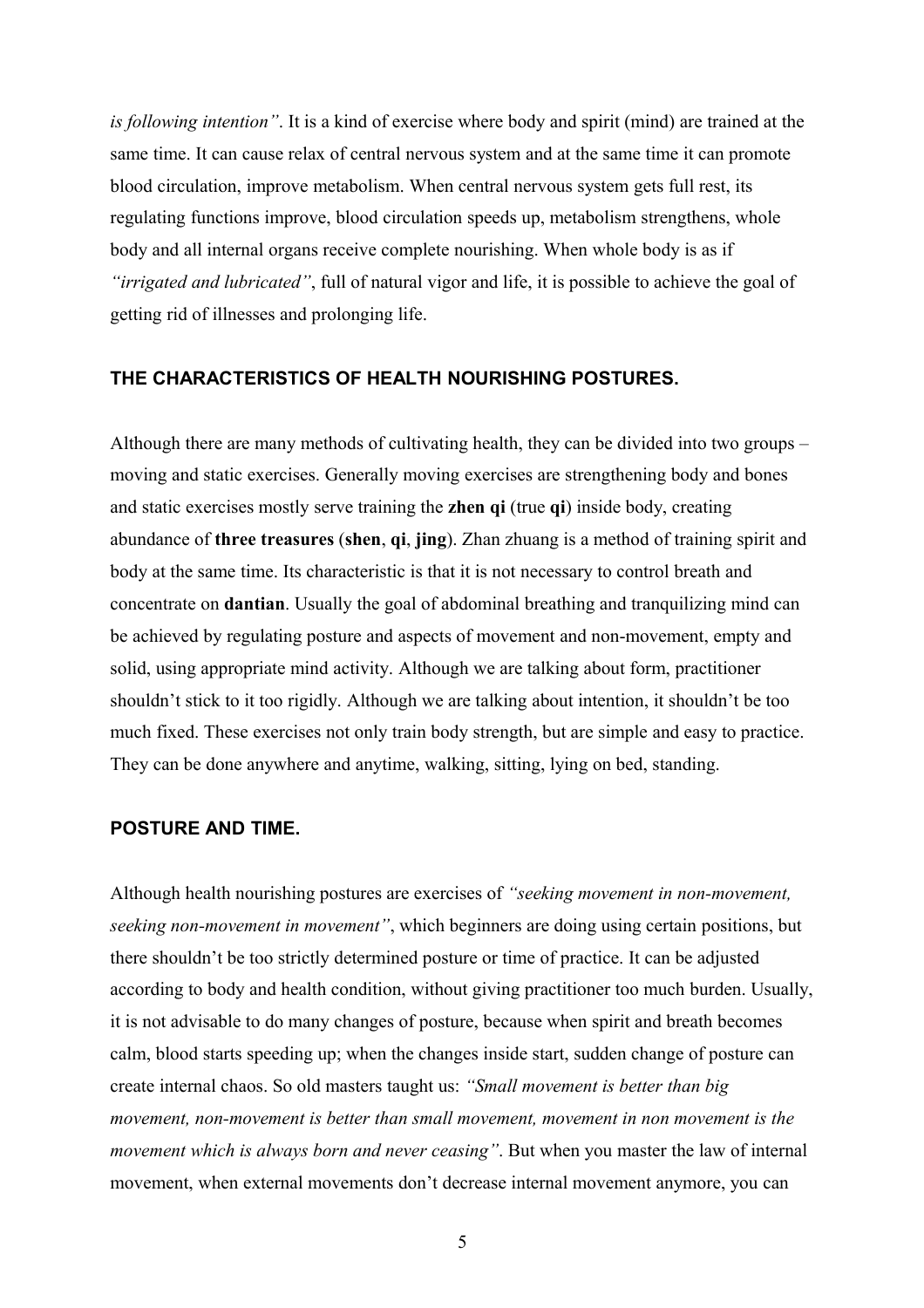change freely, without limitations of posture. When old masters were saying: *"xingyi is not seeking for resemblance of form"*, it had the same meaning. As for time of practice, it is best to let practitioner decide it by himself. If he feels light, relaxed, comfortable and in good mood, he can extend time. If he feels tired, uncomfortable, irritated, he should stop the exercise, he shouldn't force himself to continue.

#### **RELAX AND TENSION.**

Zhan zhuang is a form of exercise where you are seeking strength in lack of strength, seeking slight movement in non-movement, seeking fast movement in slight movement. The more relaxed body, the faster blood circulation and the faster increase of strength. If using force, body becomes tense, loosing ability of agile changes, it can even cause disturbance of blood flow. Proper kind of force is mainly related to spirit and is formless. If there is a form of force, the essence of movement is lost. This is why masters of old were saying: *"if there is form, body is broken, when there is no form, spirit gathers"*. In other words, when body is relaxed as much as possible, spirit focused as much as possible, although external form doesn't look impressive, there is agility of spirit. Those who practice for longer time, can experience this.

#### **MUSCLES TRAINING**

*"Muscles as one"* is next step in practice. This is closely related to direct teacher-student transmission. The postures become a bit different and muscles work is increasing. Without going through this stage of practice, practitioner will not be able to continue demanding exercises for longer time. But when training muscles, mind training should not be abandoned. It is still *"form as basis, mind for use"*. So while increasing training, effort can be decreased. Decreasing effort serves increasing training. Training and relax should be seen as one thing. But is should be adjusted properly, so practitioner gradually increases his ability of continuing demanding practice for longer time, even without noticing it. It should be accented that while increasing training, the burden for brains and heart should decrease, the principle is: getting the feeling of strength in comfort.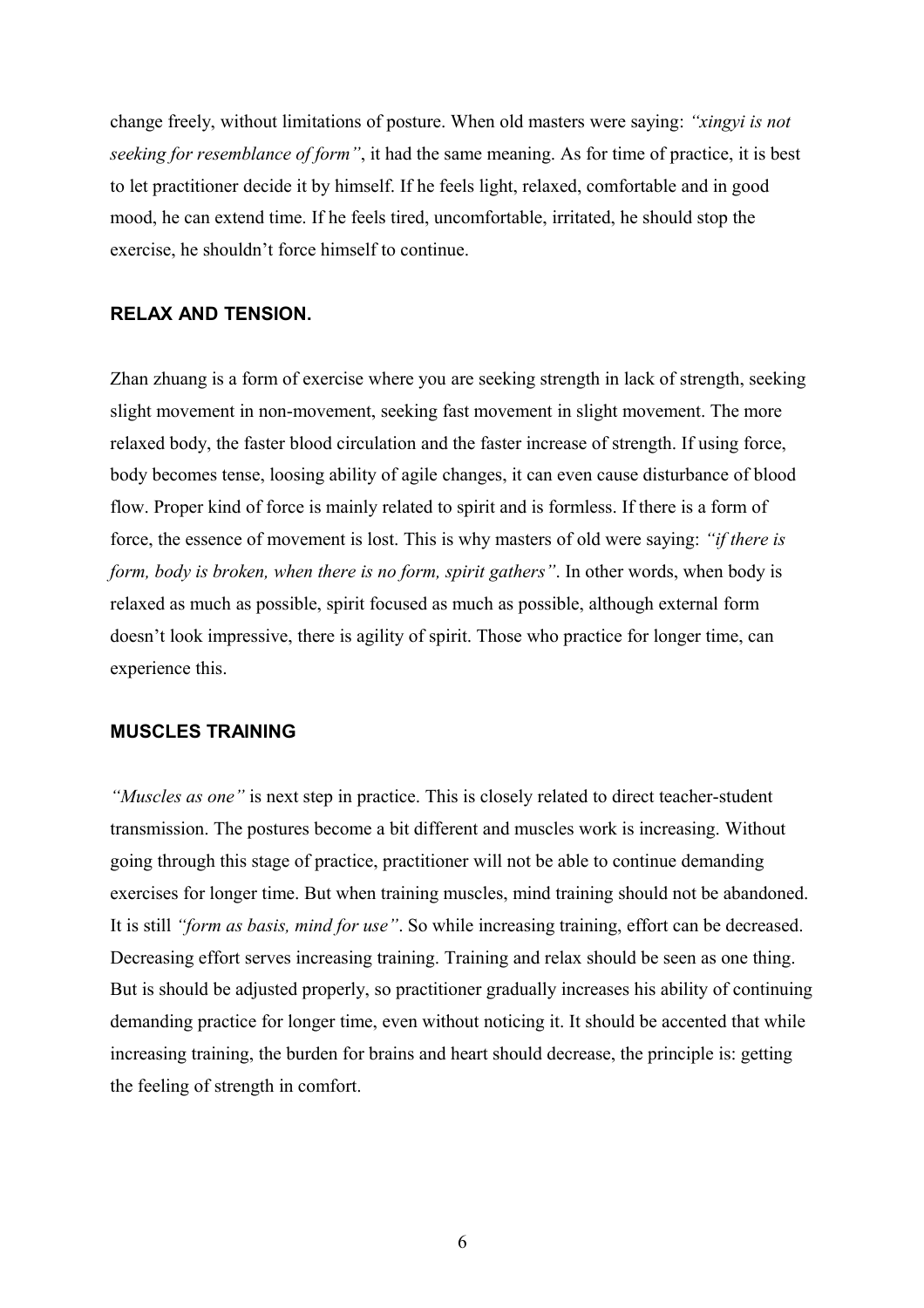#### **PRINCIPLES OF ADJUSTING**

#### **A. Adjusting posture**

The changes of posture are based on intention. From the other side, form also can change intention. This is the principle of *"intention is born from form, form follows intention"*. Adjusting, which doesn't go beyond the changes of high and low, right and left, single weight or double weight, is based on student's individual situation. No matter if we are talking about head, hands, body, shoulder, elbow, knee, hip etc., there should be realizing the difference between single and double, relaxed and tense, empty and solid, light and heavy. It's the same with all the smallest points.

#### **Adjusting internal organs.**

The key for adjusting internal organs is: intention is leading psychology, influencing physiology, physiology is affecting psychology, they are influencing mutually each other. After getting instruction, student is using mental suggestions, if there is need it can be directed toward specific organ. Here we are talking about typical main issues of adjusting, and it is directed to beginners. For someone who practices for longer time and has deep experience, those methods are not of any importance.

#### **CONTROLLING DISTRACTING THOUGHTS**

As this kind of exercise stresses two aspects: not only training body, but also spirit, controlling distracting thoughts is quite important. But people's thinking is extensive, especially adults use to have many distracting thoughts. So usually getting rid of distracting thoughts is not easy. Many people practicing methods of nourishing health consider it a serious problem. They put a lot attention to tranquilizing mind, but they don't realize that the more they try, the bigger burden it creates for their spirit, it is like using bandit to fight bandit, one bandit goes away, but the other comes and stays - before one thought disappears, another arrives. So during history, those who studied the art of nourishing health established many methods, like concentrating on outside or inside, which can help beginners. But from my own experience I can say, that only using natural method of not controlling – not fighting with coming thoughts, not stopping thoughts which are leaving, can lead to stabilizing the spirit.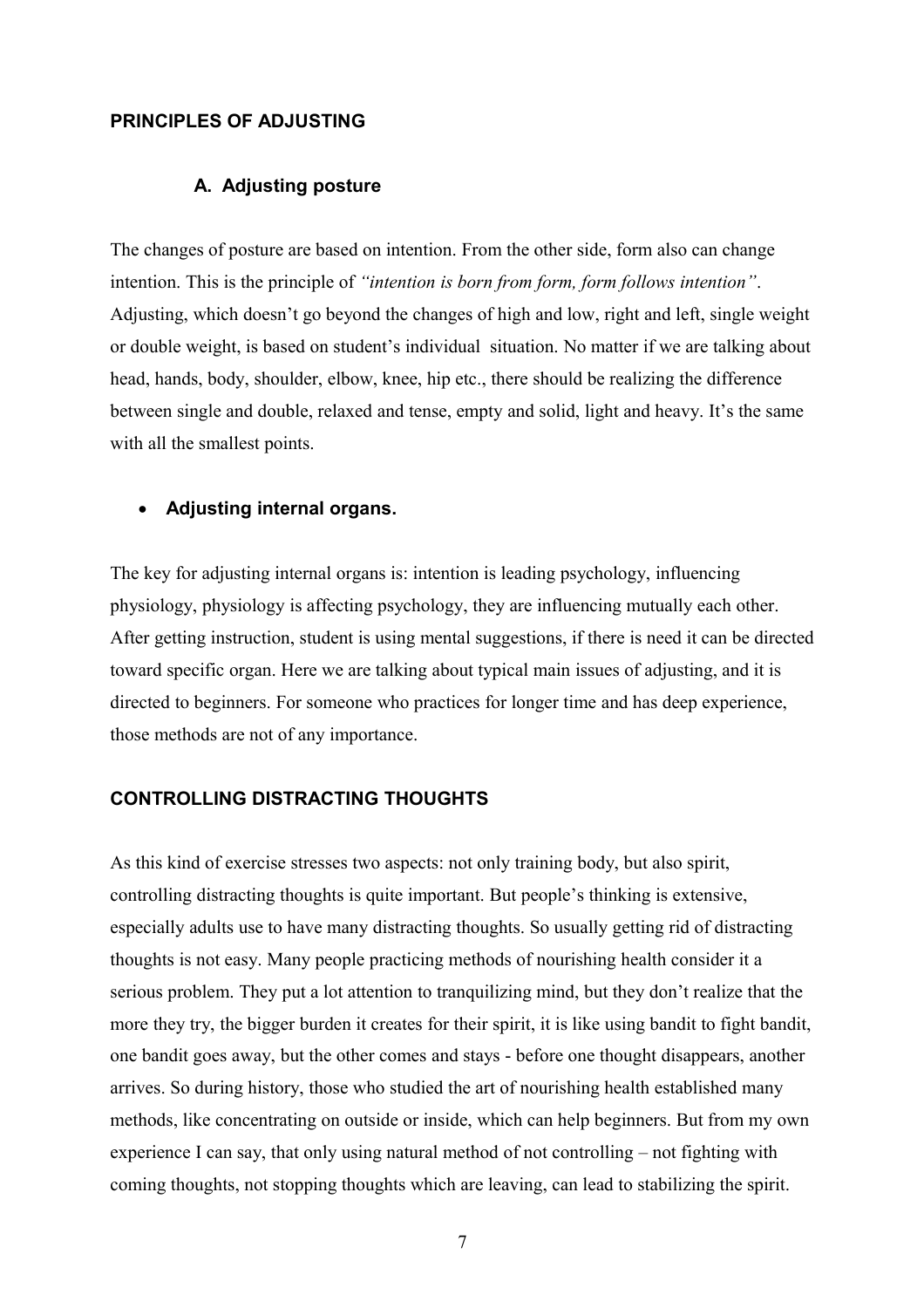When the distracting thoughts are strong, you can imagine that body is like a great melting furnace, in which all objects of universe are melting. This way, there is no need to fight with distracting thoughts, and they diminish - there is not need of effort to control them and they are controlled anyway, the goal of tranquilizing mind is achieved.

The above introduction can only be used as a reference. The most important is individual practice and knowledge coming from personal experience.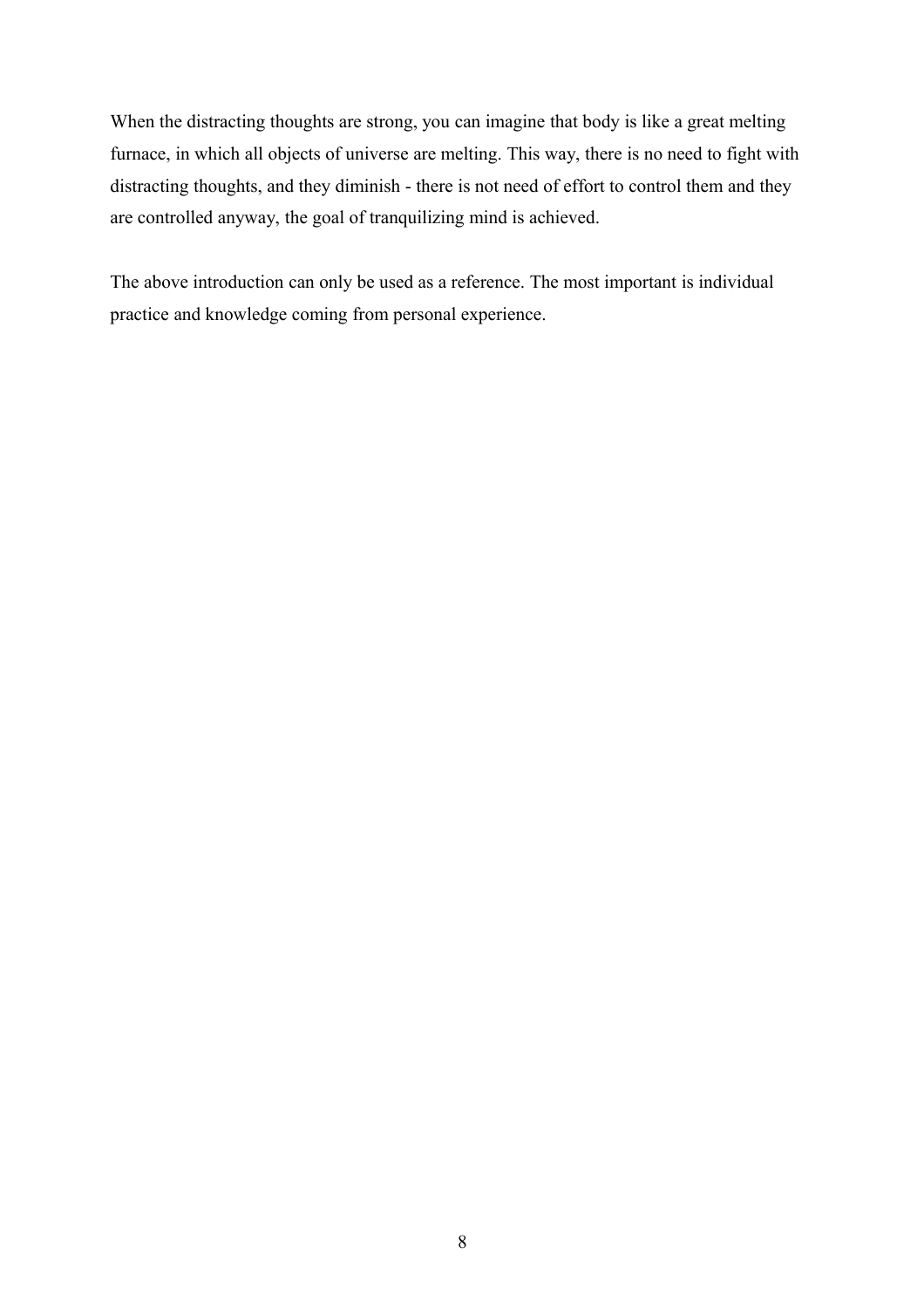#### **DISCUSSING ZHAN ZHUANG**

#### **INTRODUCTION**

Yangshengzhuang (health nourishing postures) is a form of cultivating health, kind of basic exercises of internal training. Because the postures and movements conform with physiology of human body, nervous system is resting and is being positively regulated, and at the same time body is trained, the goal of cultivating health and healing can be achieved (it has been proved in practice already). It can be said that it is a branch of medical science and at the same time it is a form of art training. This small booklet is intended as an introduction for beginners, so it is short and simple. Unlike in usually published texts, there are no detailed explanations here. Everybody knows, that even with direct teacher-student transmission, it is not possible to achieve understanding in short time. So I will not dare to claim that this text is complete and without shortcomings. Even if it is correct, further improvement is needed.

In childhood I was weak and suffered many illnesses. No medicine could help. This is why I started learning the art of cultivating health. Then I traveled in many places, met famous masters, studied all methods of cultivating health of mind and body, collecting the essence, removing the coarse, achieving some success in the art of cultivating health. I've been having many friends, students and teachers. Each of them was good in something. Learning, comparing, researching for several dozens years, merging it with the principles of the "Simple questions" chapter of "Internal canon" and with basic methods of martial art, I finally achieved the rough outline of the art of cultivating health. This art can be practiced walking, sitting, lying, but because standing postures are the basis, hence the name yangshengzhuang – health nourishing postures (also known as hunyuan zhuang – postures of primeval unity).

I am over 70 years old. I haven't got anything apart a bit of knowledge about cultivating health, which I am willing to share, introducing this method of cultivating health and of therapy. But apart from some fragments scattered through ancient works, there are no systematic writings about the art of cultivating health. Those methods were transmitted directly from teacher to student. And I haven't got enough ability and knowledge to explain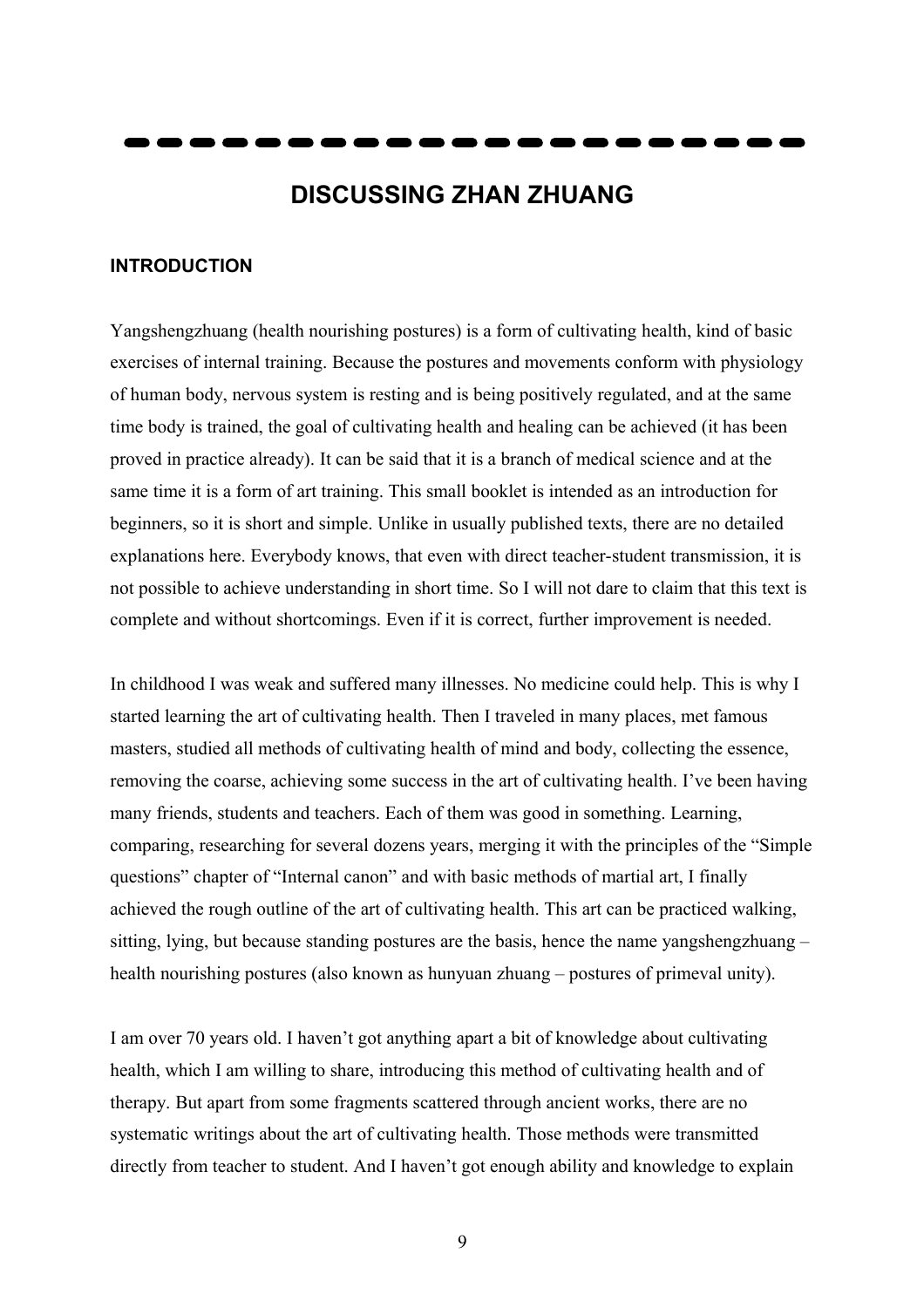the content of health postures in writing in detailed and correct way. So the issue is too much simplified in this text, too many questions are not discussed here. I wasn't able to avoid shortcomings and mistakes. I hope that those who are experts in similar field will provide suggestions and corrections. I also hope that students will make progress.

#### **THE SOURCE AND EVOLUTION OF YANGSHENGZHUANG**

History of chinese health cultivating methods is very long. But there is lack of written sources. Only sometimes you can find some pieces, but they lack completeness. Basing on elder masters' teachings and my own research, I came to conclusion that the art of cultivating health started forming in the oldest times, when man had to fight with the nature and wild animals to survive. It is not possible to say how many people gradually collected experience and constantly developed those methods.

It is said that already 2000 years ago there existed the book "Internal canon", the gem of chinese medicine, which even today is a guide for medical practice. Chapter "Simple questions" concentrates on cultivating health. For example we can read there: *"In ancient times great masters stood on earth, supporting heaven, controlling yin and yang, breathing with essence of qi, standing alone, guarding spirit, with body being a one".* Although the text is simple, its meaning is profound. It was a method of exercise preventing illnesses, and in cases when acupuncture and medicine didn't help, patient could use these principles to do exercises. The main points are **yang** – cultivating, nourishing and **jing** – tranquility, nonmovement: *"standing alone, guarding spirit"*.

Before the eastern Han dynasty many scholars and warriors knew the methods of "tranquil cultivating". The exercises could be done walking, standing, sitting, lying. It was popular form of cultivating health. Later, during reign of Liang dynasty's emperor Wu, Damo came to China to teach (Damo, son of India Fan king was 67 years old at that time). He transmitted methods of "washing marrow" and "changing tendons". During Tang dynasties two schools existed: Linji and Mizong, which transmitted cha tiao, rougang san zhe ("three folds of yoga"), sizhigong ("four limbs exercises"), baduanjin ("eight sections of brocade"), jingang shi er shi ("twelve forms of vajra"), luohan shi ba fa ("eighteen methods of luohan") – generally known in India as yoga. Later there appeared more schools. There were so many, that it is impossible to name all of them. The methods were innumerable and it caused chaos.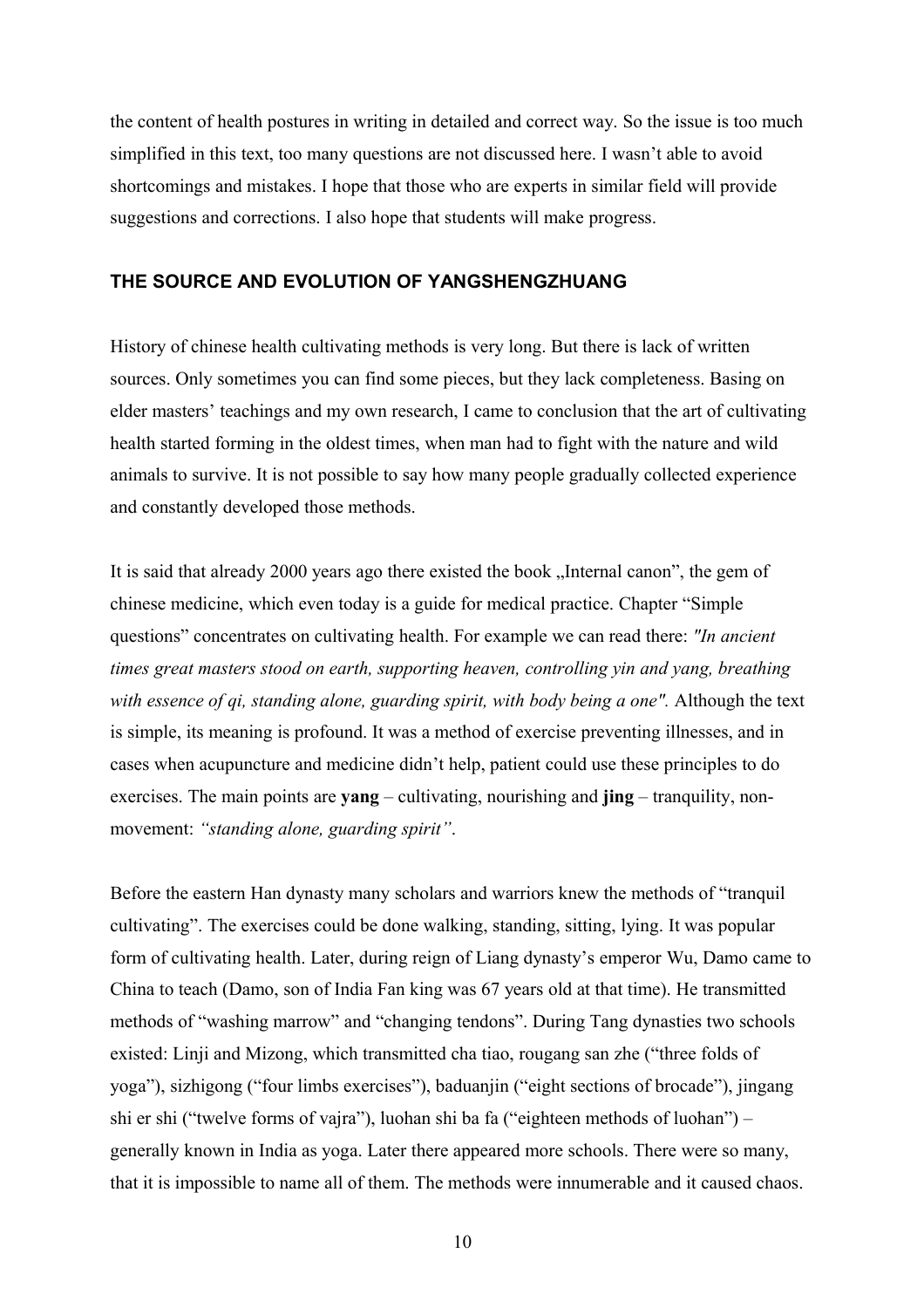This art not only was not developing, but it came to stagnation. 500 years ago only old fashioned ideas were transmitted.

After Song dynasty methods such as chan zuo (sitting zen) appeared. Many schools were established. They had common points, but there were also differences. And this sitting method was not natural enough, not concrete enough. The essence was removed, and the coarse was kept. Not only Damo's teaching disappeared, but also heritage of our philosophers was lost. It is a pity.

There are similar methods in Japan. Before training they are standing, focused, tranquilizing mind, mobilizing spirit. This is high art, there are valuable points in it, but they are scattered.

During my life I especially loved our nation's heritage: the health cultivating art and martial art. After I learned something about the art of cultivating health in my childhood, I looked for teachers and learned diligently. At the same time I studied ancient works and checked everything in practice. I practiced what I learned from my friends and teachers and using the principles of "Simple questions". From my over 50 years of practice I can say, that yangshengzhuang not only improves health and protects against illnesses, but it is also a very efficient therapy method in cases of many chronic illnesses, where other methods were not efficient.

#### **THE MEANING AND EFFECTS OF YANGSHENGZHUANG**

Yangshengzhuang is a branch of science. At the same time it is a form of therapeutic physical activity. These exercises can by used by anyone, regardless of age, sex, physical fitness – there are no limits. Those with health problems can be cured, those who are healthy can use the exercises to prevent health problems. Strict form, simplicity or complexity, determined order of movement are not important. The aim is to let brain rest completely, and give body appropriate amount of exercise. Movement is born in non-movement, non-movement is sought in movement.

This kind of exercises enable proper regulation of functions of nervous system, improve circulation, metabolism, condition of all organs, positively affecting health and curing illnesses. During 50 years there were no cases of side effects, and in over 90% cases the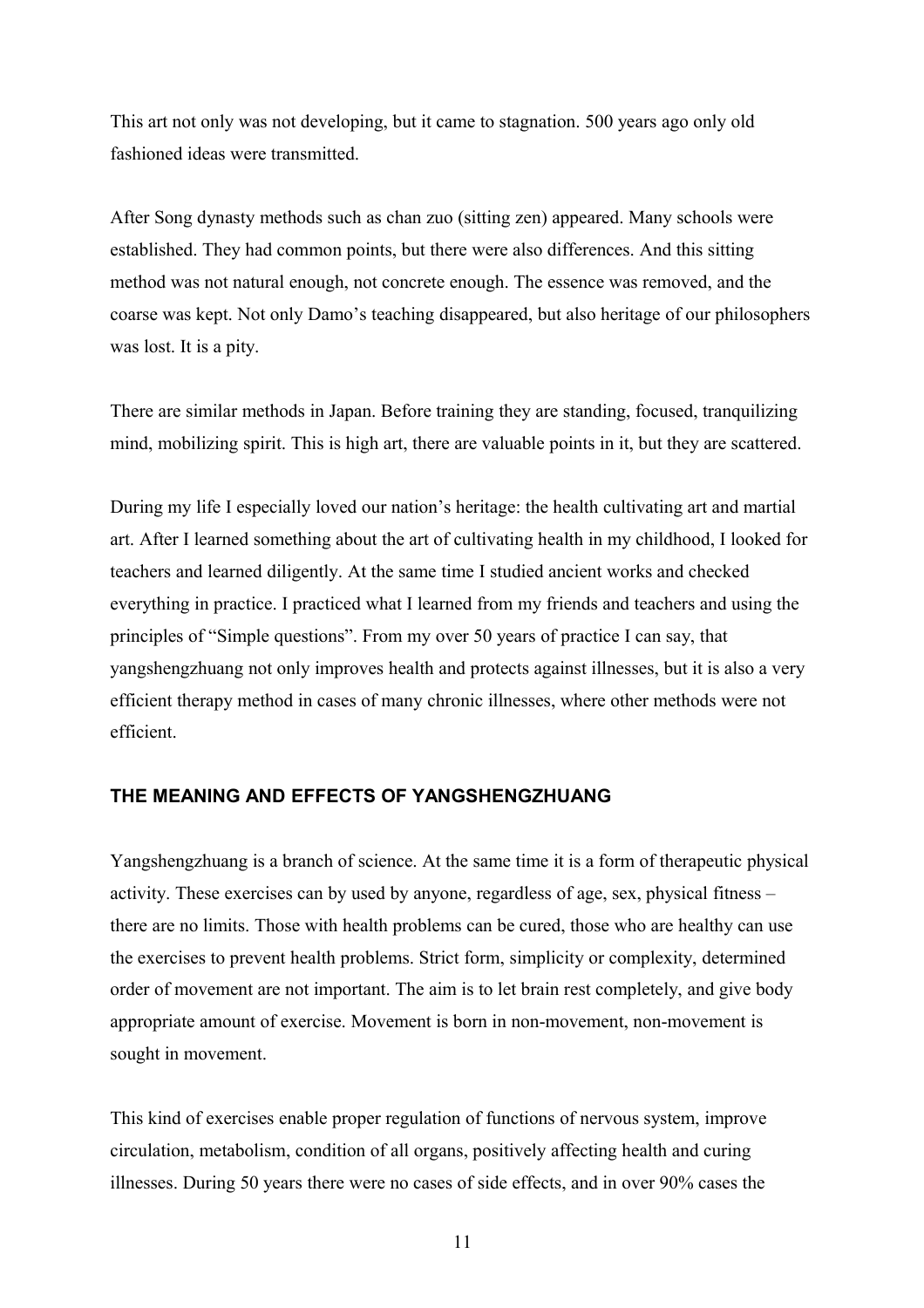method proved to be efficient. This kind of exercises enables improving functions of assimilating and excretion. The ancient were saying about cultivating the essence and getting rid of the rough and crude. This is the idea. This is kind of exercise where natural forces are being reinforced. Effects are constantly born in whole body and its parts. Those weak and sick can restore health, those healthy can still improve their health, and moreover they can experience unlimited satisfaction coming from understanding.

This form of exercise is different from other methods. It combines training and resting. While training, you are resting, while resting, you are training. It brings effect of harmonizing functions of nervous system, so all organs and parts of body can harmonically work under its control.

#### **IMPORTANT POINTS**

Yangshengzhuang is not only a form of cultivating health and therapy, but also of mind, will training. Yangshengzhuang practitioners must work on improving character. During exercises there mustn't be any vehemence or impulsiveness, fury, worrying, regretting, fear, thoughts of success or loose or of great luck. Those are all expression of insufficient will and character.

While talking about therapy, those learning yangshengzhuang for health, are usually people with long lasting health problems, where other methods of therapy were not efficient. They must believe that training actively, constantly fighting with illness, they will be finally able to defeat it and restore health. They will not achieve their goal if they will loose hope or patience, worrying, sometimes training with enthusiasm and sometimes get discouraged, sometimes practicing and sometimes stopping. Practitioner of yangshengzhuang should keep good mood, modesty, being open for experiencing the meaning of zhan zhuang. He/she should practice diligently and patiently, to achieve vigorous spirit. If he/she will practice this way for longer time, he/she will naturally get rid of the illness.

While practicing yangshengzhuang, you must calm mind, get rid of disturbing thoughts. *"Spirit is not wandering outside, force is not going over tips, intention is not revealed in form, force is not breaking body".* You should feel natural lightness and relax, unity and power, force must be stable and proper, naturally swift. *"When there is no movement, there is no occasion, when there is no occasion, there is no satisfaction; there should be calm and*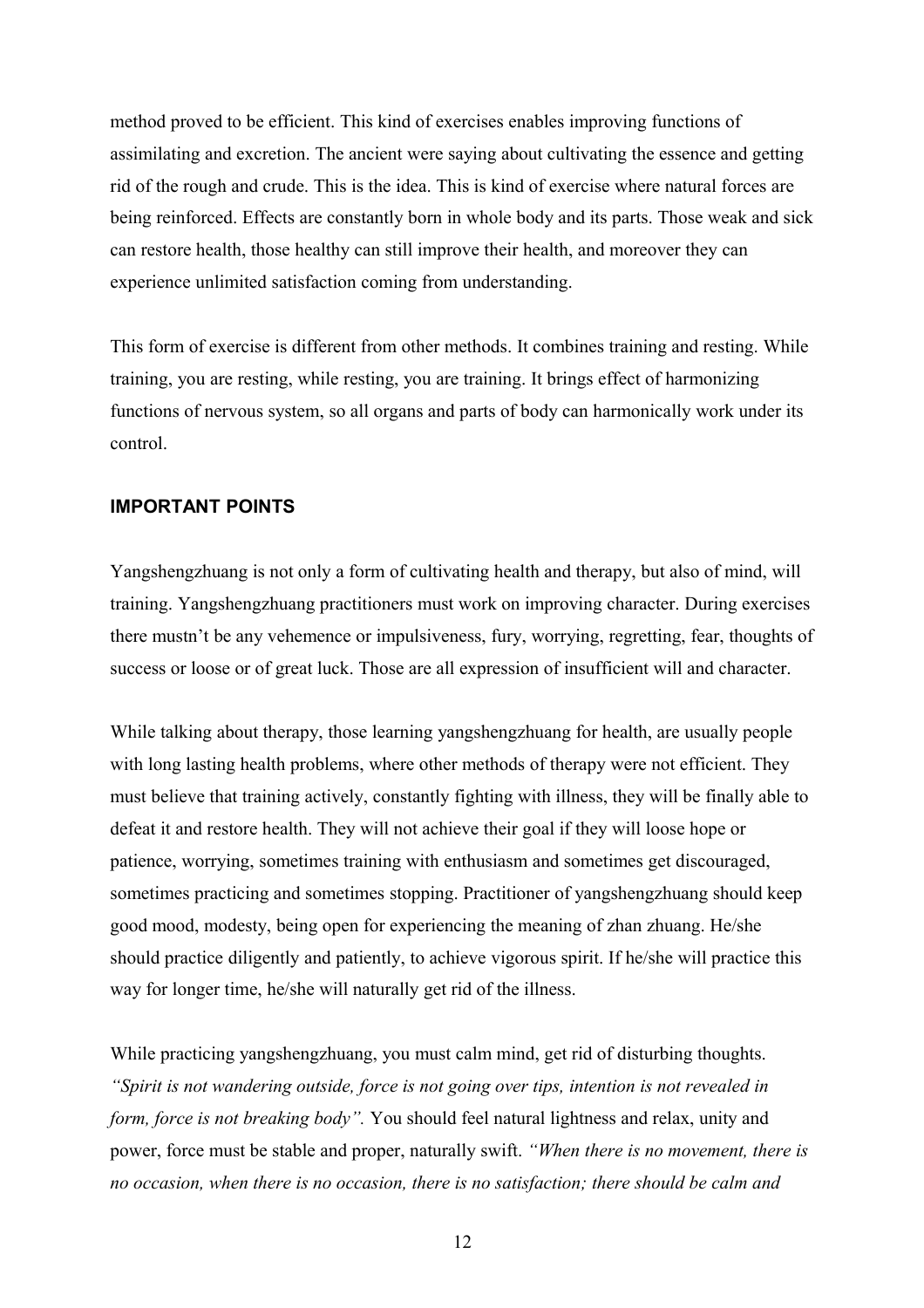*silence in which there is readiness of swift action, ability of reacting as echo, whatever happens*". Although the principles are simple and easy, for a beginner it is not easy to understand them. What is important is spirit, and not seeking superficial form. Mind should embrace the whole and the internal. A part should not disturb the unity of the whole. External movement should not spoil internal harmony. Whole body should be naturally relaxed and light, you should keep pleasant mood, as if taking a pleasant bath in the great bathroom of nature. To achieve this, before starting exercise you should calm mind, get rid of disturbing thoughts. You should also put attention to "four external attributes and five demands". Four external attributes are: straight head, straight sight, posture of dignity, calm voice. Five demands are: respect, carefulness, intention, truth, harmony. You should be respectful towards people and all matters. You should express your intentions truly. You shouldn't be rude toward anyone or anything, you shouldn't harm anyone. These are demands for character and external behavior of practitioner. He/she should keep the attitude and feelings like those of children toward parents of parents toward children. When talking about exercises, *"you should seek fullness of spirit and intention, not resemblance of form"*. This is the basic demand of training.

In yangshengzhuang postures can differ, depending on person and illness. In case of different illnesses the situation of nervous system and muscles system is different. Living conditions, habits, mental state and other factors are important when choosing posture. Those factors should be considered when choosing posture, deciding time of practice and rest, amount of effort. Teacher must understand the specific situation, properly adjusting the way of practice for a given person. Practitioner must give enough intention to mastering the principles, practicing carefully. He mustn't sometimes practice, sometimes not, practicing only when he/she feels like it. Only when keeping proper attitude, results can be fast and side effects can be avoided.

Beginners often have doubts or fantastic ideas. Or they only sometimes practice, or they are trying to hard. Careful experiencing is needed. When practitioner gets more experience and achieves deeper understanding, this problem can be solved. *"Learn from the ancient, but don't stick to it too much"*. It is easy to get results, keeping respect to teacher's method. A beginner shouldn't think that he/she is very wise, and is perfectly understanding everything or even knows better. On the other hand he/she should not practice in stupid way. Mood should be pleasant, body should be working. Abandoning body, there is nothing which could be

13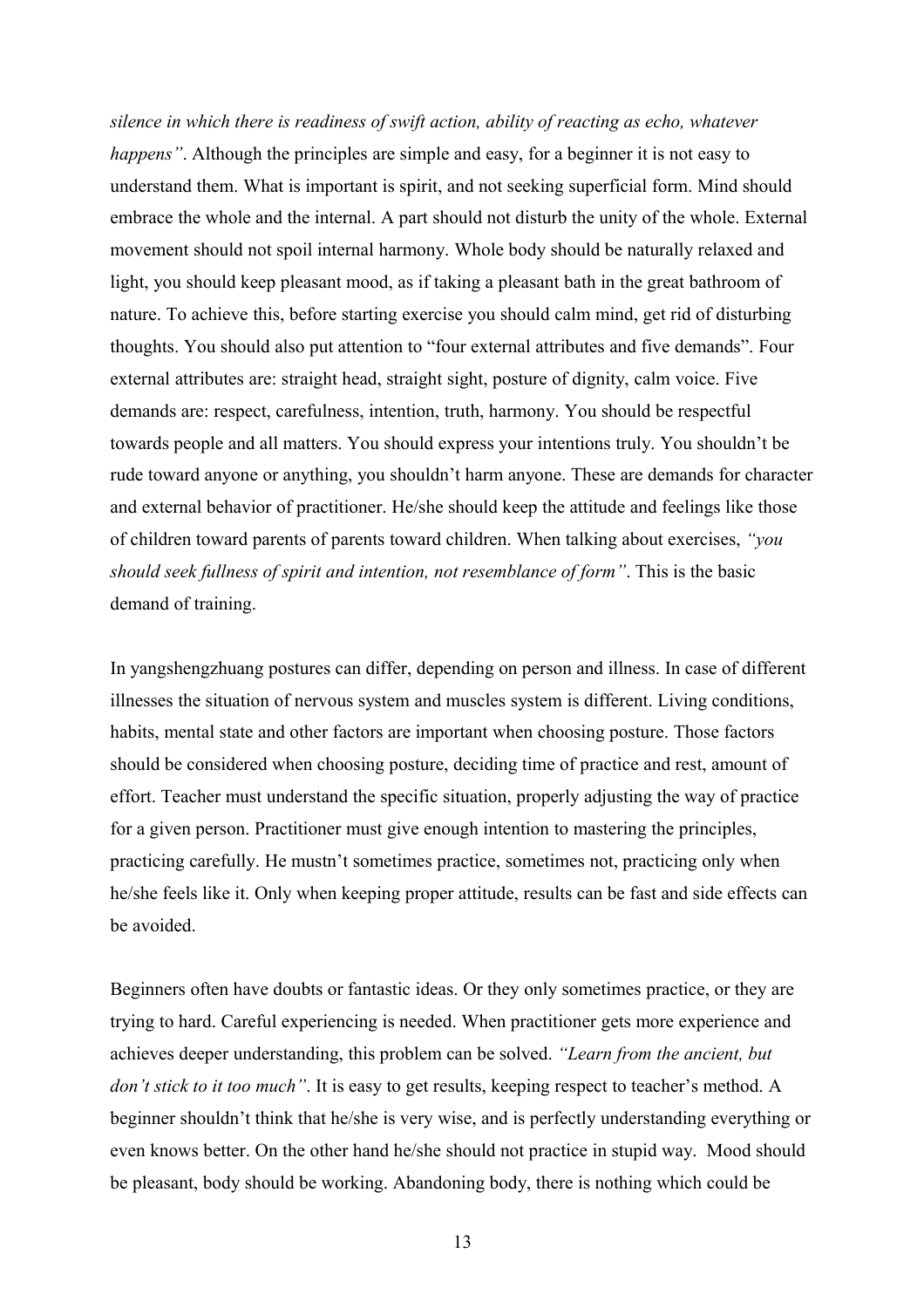sought, but thinking only of own body is a mistake too. Force is sought outside, but mind is empty. If practicing according to these principles, seriously and carefully, it is not difficult to achieve the wonderful state of unlimited changes, when incredible satisfaction is being constantly born.

#### **"STANDING ALONE, GUARDING SPIRIT", "ALL MUSCLES ARE ONE"**

In the chapter "Simple questions" of "Internal cannon" it is said: "*In ancient times great masters stood on earth, supporting heaven, controlling yin and yang, breathing with essence of qi".* Here we'll discuss next part: "*standing alone, guarding spirit, with body being a one". "Standing alone, guarding spirit"* means that before starting the exercise, mind must be prepared, thinking of being in the state of tranquility and non-movement, at beginning of everything, when anything can happen. Body is as a plant, static if looking from outside, but all kind of changes are happening inside. The "broken" method of techniques mustn't be used, as it would spoil everything. Although partial movement can be useful, but if practiced for long time it is harmful – it is movement which is chronically ruining health.

When practicing, you should always keep the feeling of light and swift upright standing, without breaking intention and force; light, relaxed, even wholeness, according to the principle of comfortable force.

When practicing, you should focus your mind, standing silent in face of the space of universe. Inside there should be clear emptiness, outside there should be harmony, balance and roundness. At the same time you should achieve pleasant mood, get rid of disturbing thoughts and feelings, calm your breath, gently cultivating internal and external. All pores of your skin are as if opening, there appears feeling as if wind was moving freely through them, through your body, inside and outside. All muscles are becoming as a one empty bag in the air, hanging on a rope, and supported from below. At the same time it is a feeling as if you were lying on a grassland below the vast sky. And as if you were standing in slightly moving water. In this way muscles are exercised, although you are not doing typical exercises. Your mind is also naturally cultivated. These are the basic demands of exercises.

How to focus mind? It should become as a big furnace in which everything is melting, and it should absorb all distracting thoughts. Those thoughts which come, are melted. Soon all

14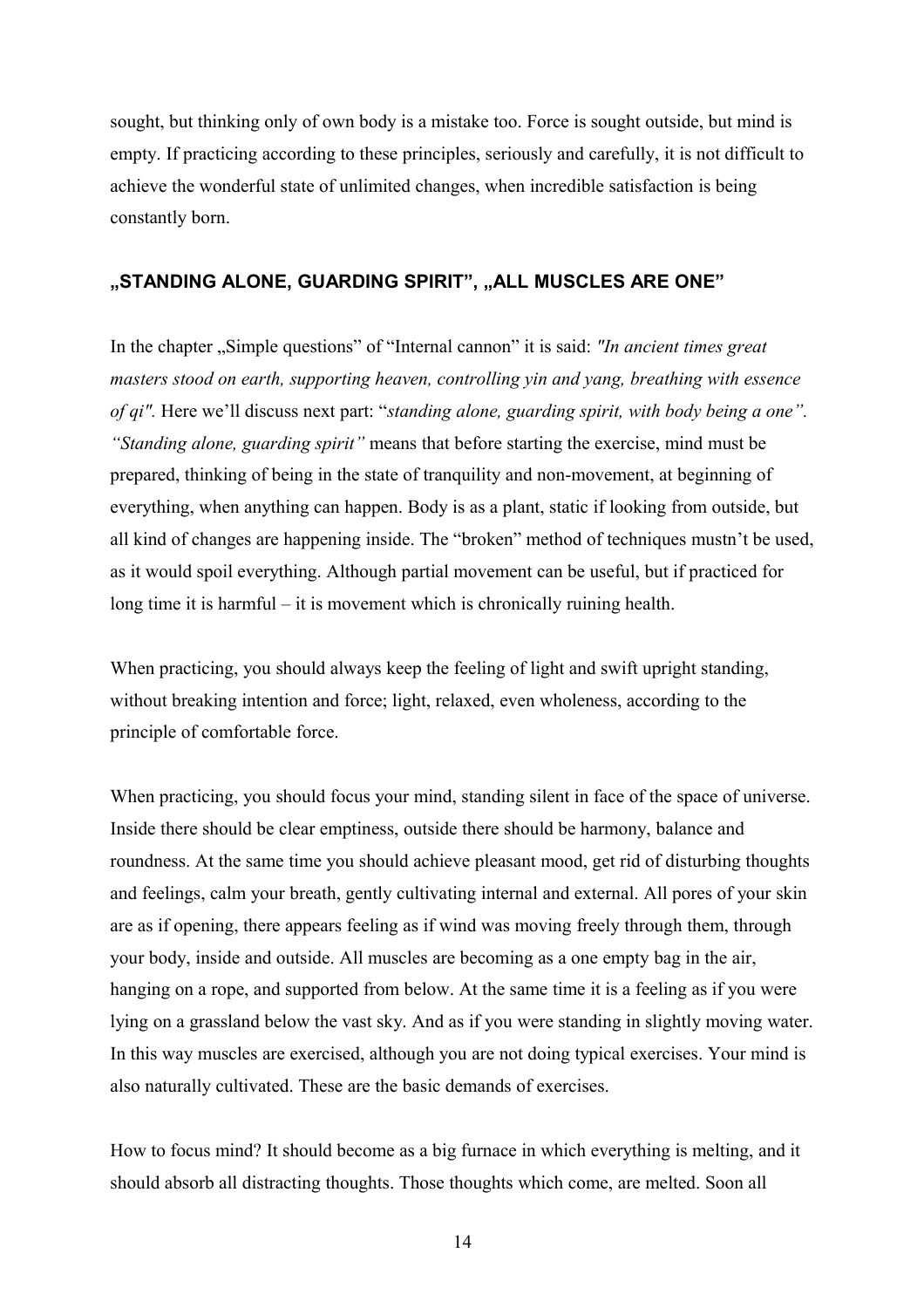disturbing thoughts should disappear. And if you are trying to fight those thoughts, one though will not go away, and instead more thoughts will appear, spirit will be distracted and will be wandering outside, you will not be able to focus your mind.

During exercise, you should also have feeling as it there was mutual echoing between muscles and surrounding air. The ability of using body as a whole and using the natural abilities will develop this way. There shouldn't be non-natural, artificial acting. Artificial acting and partial methods are destroying the possibility o using the whole and using natural abilities. This is kind of science about natural human abilities. This is the meaning of saying; *"Let there be no one fixed method, so there is no method which is not available"*.

Although this training method is simple, actually it is difficult. At beginning *"small movement is better than big movement, non-movement is better than small movement"*. Only starting from non-movement you can experience the kind of movement in which *"when one is moving, there is nothing in whole body which would not move"*. This way it is easy to stabilize mind, warm of body is kept, metabolism is naturally increasing. When you have learned basics, you can gradually learn movement – only then it will be easy to experience movement in non-movement, movement as non-movement, movement in which movement and non-movement are based on each other. Then it is possible to feel pressure of air on surface of your body, using the force which is result of changes between relax and tension. It is not difficult then to control the dynamic balance (not-balance in balance), pulsating movement, movement in non-movement, non-movement in movement. Outside and inside there are undergoing complex changes between hard and soft, empty and full, relaxed and tense (as for imaginations which are accompanying all movements, it is to complicated, so I'm not writing about it here). This way you are naturally developing the movement in which *"when upper is leading, lower is naturally following, when lower is moving, upper is leading by itself, when upper and lower are moving, middle is attacking, when middle is moving, upper and lower are in harmony, external and internal are linked, front and back, left and right – everything is co-operating"*. Above I was talking about testing all kinds of forces. You get to know the force through shi li, knowing it, you get the possibility of using it.

In this kind of training, you are seeking force in the state of no force, in subtle movement you are seeking fast movement. If using typical force, mind and body get tense, body is loosing agility, blood circulation is disturbed. The kind of force which we are seeking is related to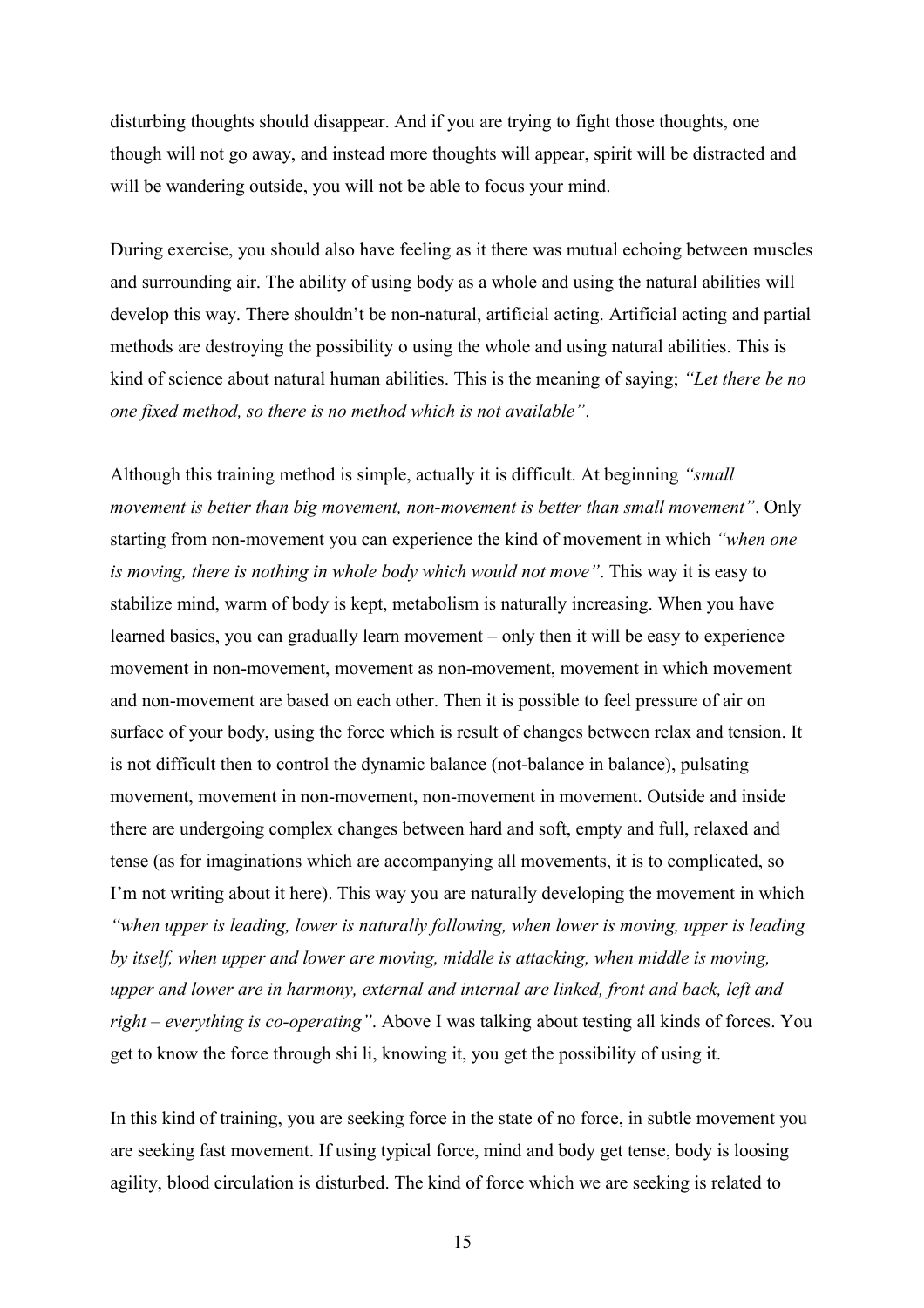mind, spirit. When there is a form, body is broken, when there is no form, spirit is accumulated.

You should start experiencing from non-movement, then learn it through slight movement. As if you wanted to move and at the same time wanted to stop movement. As if you wanted to stop and at the same time wanted to move. In movement you cannot help stopping, in nonmovement you cannot help moving. You should notice that agility is sought in clumsy, concrete is sought in abstractive.

During exercise all joints are bent (form bent, force straight), spirit relaxed, intention tense, force is felt in muscles, bones are like blades, you are alert as a leopard moving in fog, as a horse ready to gallop, like a coiling dragon, like a tornado pulling and turning a big tree, as a crouching dragon ready to fly. This force, twisting and rocking in all directions in undefeated, when something is bumping into it, there is no opening, when something is hitting there is no dispersion, calm and deep, stable as a mountain. Outside form may look clumsy and stupid, but intention and force are agile. Usual, yet unusual. You will not find the concrete, if you don't start from abstraction. When you learn the principle, everything will become clear.

*"Muscles are one"* is very important stage of training. It seems to be different kind of practice, but it is closely related to what I was talking about above. Without going through this stage, practitioner will not be able to do more demanding exercises for longer time. Although it is muscles training, there is still principle of *"form as a basis, mind for use, getting intention from the form"*. You should think about whole body, focused spirit is the main thing.

In case of this training method, when it becomes more intensive, effort decreases. When effort is lower, the exercise becomes more intensive. Training and resting are one. If it is properly adjusted, patient will gradually be able to practice for longer time, and at the same time effort of brain and heart will decrease. He will achieve the feeling of comfortable force.

A characteristic of these exercises is that all the time you are experiencing changes in your body, inside and outside. All big and small joints should be bent, creating triangle shapes, there shouldn't be even surfaces, there shouldn't be too much accenting of any part, but there should be feeling of light, swift, unified roundness. Imagine that blood is circulating in your

16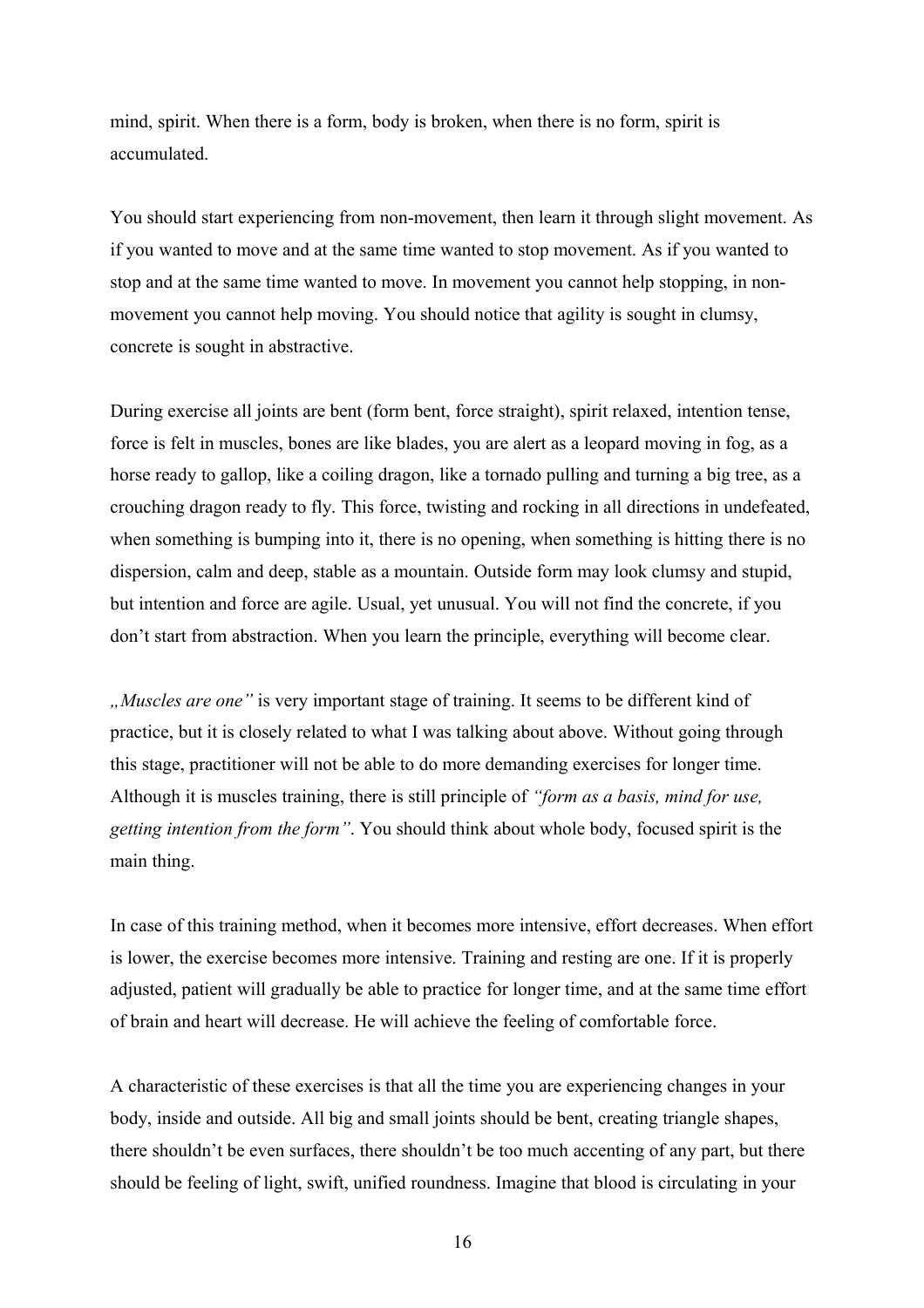body, as if irrigating it, as water soaking into sand. Body is as an empty boat floating on a lake, reacting on even slight gust of wind, everything natural. Expression of this state of mind can be different, depending on practitioners character, manners, abilities, age, physical condition, time of practice and health condition. This is not something which could be expressed using a few postures.

So this kind of exercise should be experienced gradually deeper and deeper, made more intense and appropriately adjusted. It should be used in changing ways, according to situation, part should follow the whole. In most cases these exercises bring positive results. If in case of illness of some part, therapy is directed only toward that part, it not only doesn't bring positive results, but can be even harmful. If this issue is neglected, spirit and force will become insufficient.

As for adjusting, on one side it is related to form, on the other to formless. Form is postures and body (bones and muscles). And formless is unlimited – spirit, mind, imagination, force – it is impossible to express it in a few movements or positions. But positions are necessary too. But because objective situation and lack of abilities I'm not able yet to make illustrations of those exercises.

#### **ADJUSTING METHODS**

- Adjusting body: it doesn't go beyond the division of high-low, left-right, single and double. No matter if we are talking about head, hands, torso, shoulders, elbows, feet, knees or hips, the principle of differentiating between single and double, relaxed and tense, empty and full, light and heavy is used. It is used in relation to each, even smallest part of body. Bones should support body, force should be full and harmonious, muscles must be connected.
- Adjusting internal organs. It is lead by mind activity. Psychology is affecting biology, biology is affecting psychology. They are affecting each other.
- Adjusting time. It is based on practitioner's mind disposition and physical condition. There shouldn't be too much burden, as to avoid feeling of weariness and tiredness.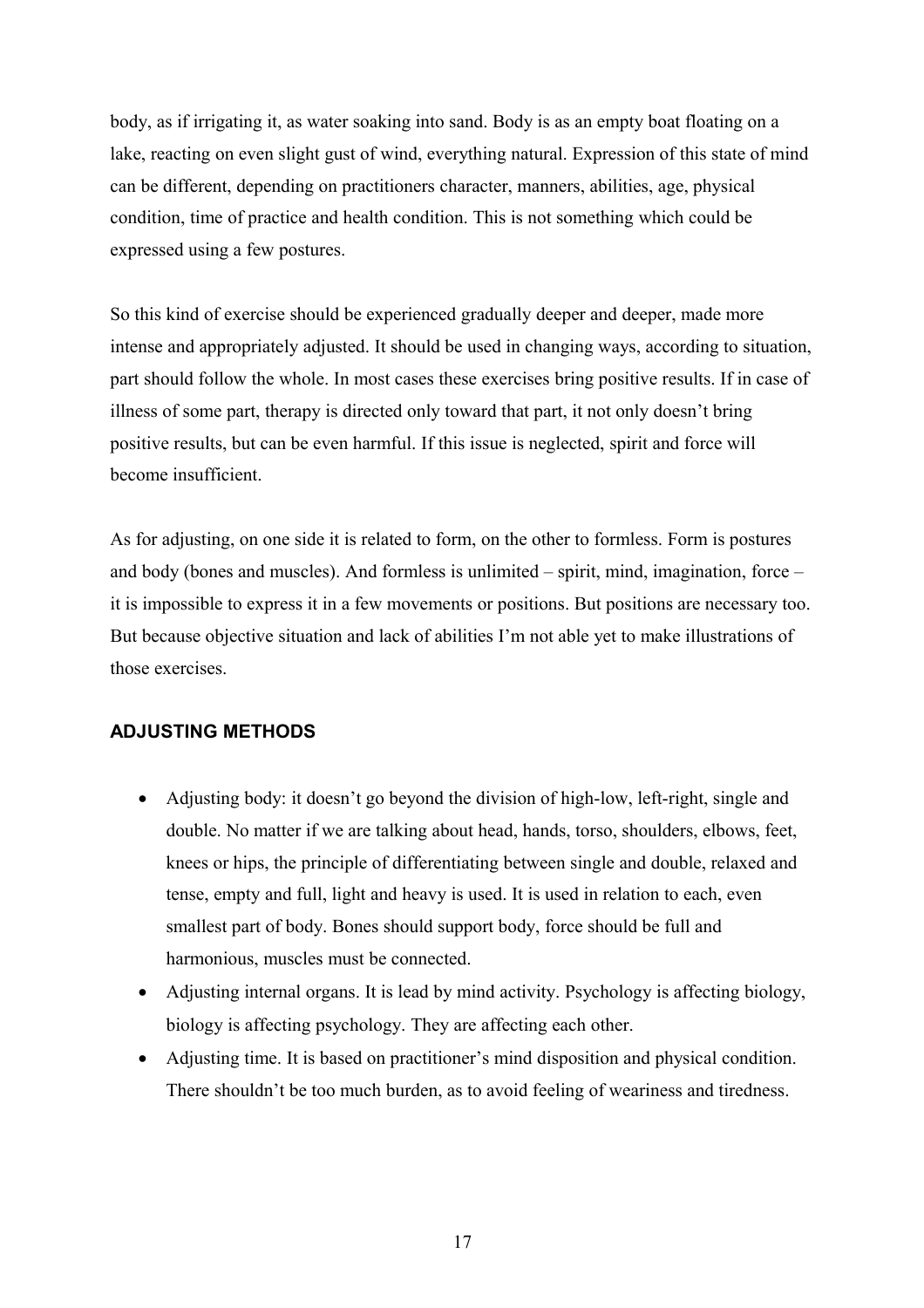#### **SONG OF HEALTH CULTIVATION STANDING POSTURES**

Yangshengzhuang is extremely simple, but when you try pondering over it, thousands of thoughts are appearing. While practicing, you shouldn't be impatient. You should choose good place, with sunshine, fresh air. It is good if there are trees and water. No matter if you are practicing in walking, sitting, lying or standing, you should keep relax inside and outside. Body should be naturally erect, in relaxed and elastic way. Spine should be naturally straight. All joints should be bent. You should guard emptiness and clearness, focus mind and calm breath. Arms rounded, armpits half open. There is no place without feeling of comfort. You shouldn't ponder over anything. You shouldn't use too much effort. Exercise shouldn't create burden for your heart. Brain should rest. You may think of vast, unlimited space of universe, clearing mind from disturbing feelings and thoughts. There should appear feeling of empty, light agility, a melody which is linking everything. As if you were drunk or as if astounded or stupid. Smiling slightly as if you were playing in water, as if you were a baby again, listening to the nature. In ordinary and usual there is unusual natural pleasure. You should respect teacher's teaching, but you shouldn't follow it in mechanical, rigid way. Here is the unlimited profoundness and sweetness. Moving like fish in water. Natural comfort, natural comfort, true natural comfort. The meaning of teachings of ancient philosophers is not different.

Next let's talk about testing various kinds of force. There are different names. Some have form and some are formless, there are unified and partial, active and passive. There is accumulating, there are directions or there is no determined direction. There is use and training. Bones as blades, force of stretched tendons, sinking and raising, separating and closing, lifting and pressing down, absorbing and throwing out, tendons pulsing like springs, small hair on your body as if sharp blades. On one hand there should be soft spiral force, on the other hand there should be force able to break strong metal plates – fast, clear, rapid, as saber, as axe. In the movement on curved lines there is relax and tension. On surface there can be made distinction between full and empty. Sometimes high, sometimes low, all the time there are changes between low and high. Spirit is as if of a fierce tiger, a swift rhinoceros. Body is moving as if a heavy mountain was flying. Power is great as ocean. This science is not something strange and unusual. It is about *"seeking intention in form, seeking concrete in abstractive"*.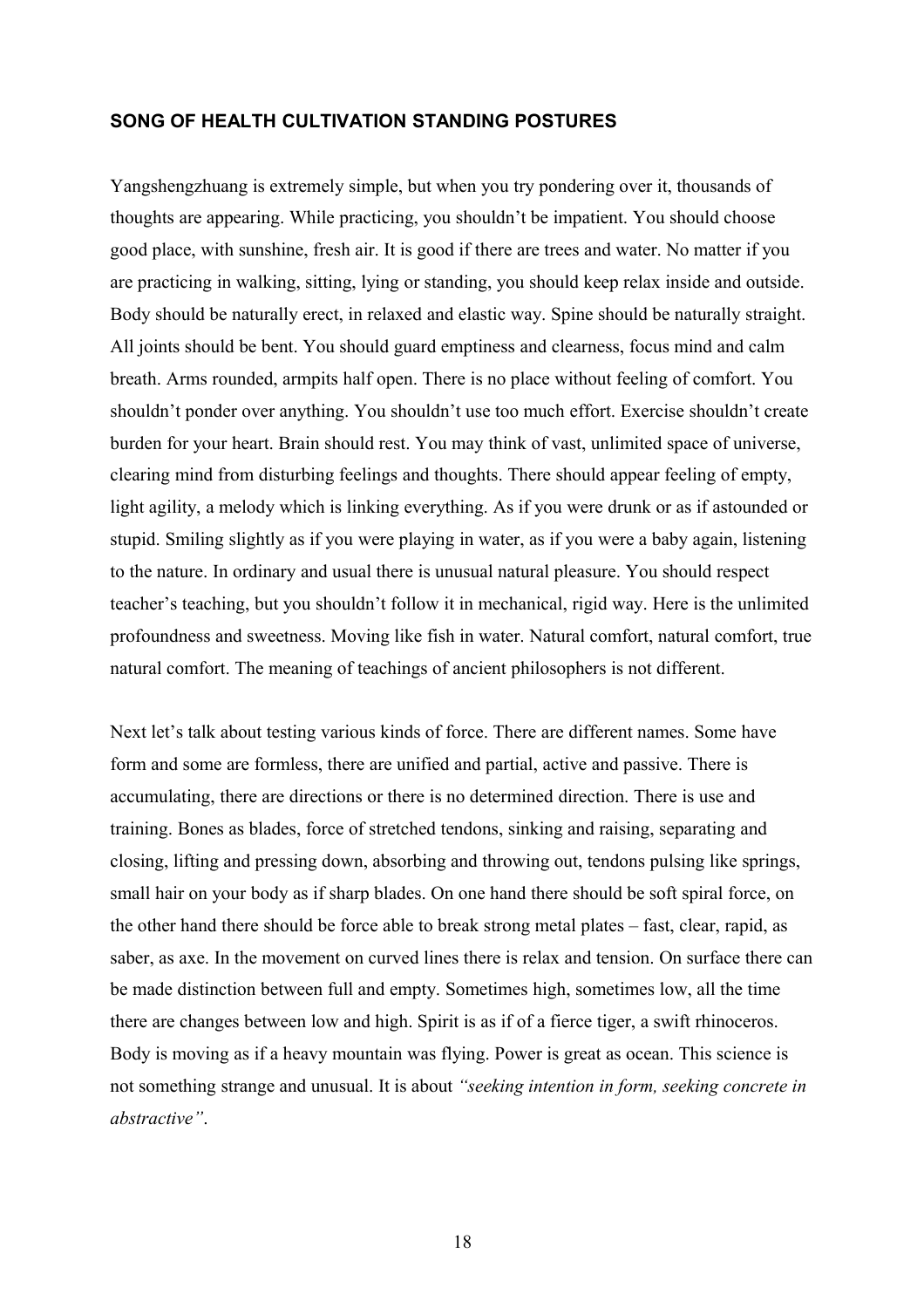#### **TYPICAL FEELINGS AND REACTIONS DURING ZHAN ZHUANG PRACTICE**

Feelings and reactions during zhan zhuang practice can differ, depending on physical fitness and health condition of practitioner. Usually positive results can be noticed after some 10 days of practice. After exercise practitioner can feel lightness and is in pleasant mood. This feeling is deepening after longer period of practice. Some people after a few days of training can notice trembling of muscles, feelings of aching, numbness, swelling. In most cases it is caused by tension, blockades, disturbed circulation, exhaustion or other physiological factors. If practitioner is putting attention to getting the feeling of comfortable force, seeking relax, avoiding tension, blood is circulating freely, muscles become agile and those reactions disappear. But trembling which is not caused by tension and tiredness is usually a positive effect, related to getting rid of blockades. This is natural and you shouldn't try to control this. But you shouldn't try to induce or enhance this trembling. Sometimes there appear tears, yawning, hiccup, stomach rumbling, fear, prickling. These are normal reactions, which disappear when health improves.

#### **THERAPEUTIC EFFECTS OF ZHAN ZHUANG**

Zhan zhuang enables regulating nervous and respiration systems, improves blood circulation and metabolism. This is why this method brings good results when treating diseases of nervous, respiration, vascular and digestive systems, problems with muscles and metabolism. It works especially well when treating diseases which turned into chronic ones. From my 50 years of practice I know that effects are varying, different with different people and diseases, sometimes bigger, sometimes smaller, sometimes slower, sometimes faster. But apart from situations when someone was sometimes practicing, sometimes stopping, there were almost no cases where there were not good results. Many people after getting rid of the problem continued practice, strengthening body and staying healthy until old age.

Here I will talk about my experiences of last two years, when I was engaged in studies of zhan zhuang therapy.

 Hypertension. In cases of hypertension related to the state of nervous system effects come very fast. But in case of functional changes, as hardening of vessels, results are slow.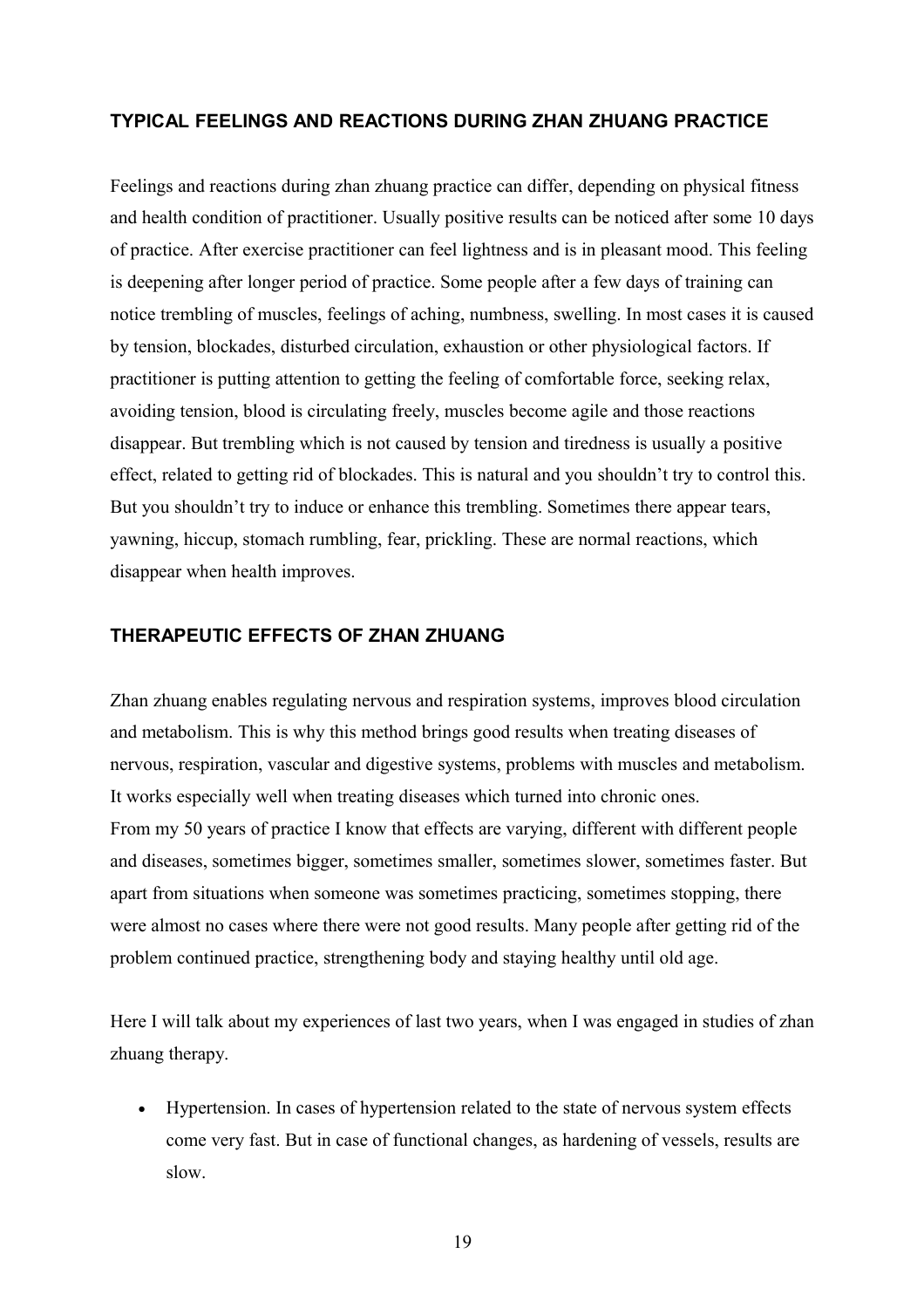- Depression, mental weakness. Typical headaches, feeling of head swelling, dizziness etc. can be healed easily. How fast the results come depends mainly on whether practitioner is able to stabilize his/her mind. When digestion problems or constipation was caused already, results of therapy are slower.
- Arthroplogosis. Normally rheumatic problems and problems which appear in many joints simultaneously are easy to heal. But those being results of other diseases or inherited are difficult to heal.
- Trachitis. There are many types. At early stage effects are fast. Inherited problems are difficult to heal. But it is related to age, physical condition, general health condition, mental condition, living conditions etc. When someone is practicing diligently, taking care of proper nourishing and healthy life style, healing or diminishing symptoms is possible.
- Liver diseases. Swelling and hardening of liver. If practicing patiently and in proper way, putting attention to proper diet and healthy environment, symptoms can diminish gradually, even to complete healing.
- Cholecystitis. Most patients had undergone surgery. Many of them suffer liver and spleen diseases. Basing on my experience with several patients I can say, that during zhan zhuang therapy their health situation improves. More observation is needed though..
- Lungs diseases. If patient practices patiently, in proper way, with proper stages, putting attention to proper nourishing, healing is usually possible.
- Hemiplegia. Diligent practice is necessary. Usually healing or improvement is possible. But recurrence is possible. Patient should practice, avoiding cold, exhaustion, irritation. Life style must be regulated. If tip of tongue, palms and feet are not reacting, healing is not possible.
- Stomach and intestines diseases.. Effects of healing are very good, but are coming slowly. In some cases 3-4 months are enough, in some more difficult cases it needs 8- 9 months, sometimes even 3-5 yeas.
- Schizophrenia, loosing body awareness. Healing is relatively easy.
- Heart diseases. In most cases results of treatment are good. A lot depends on mental condition and living conditions. If mental condition and living conditions are bad, healing is difficult.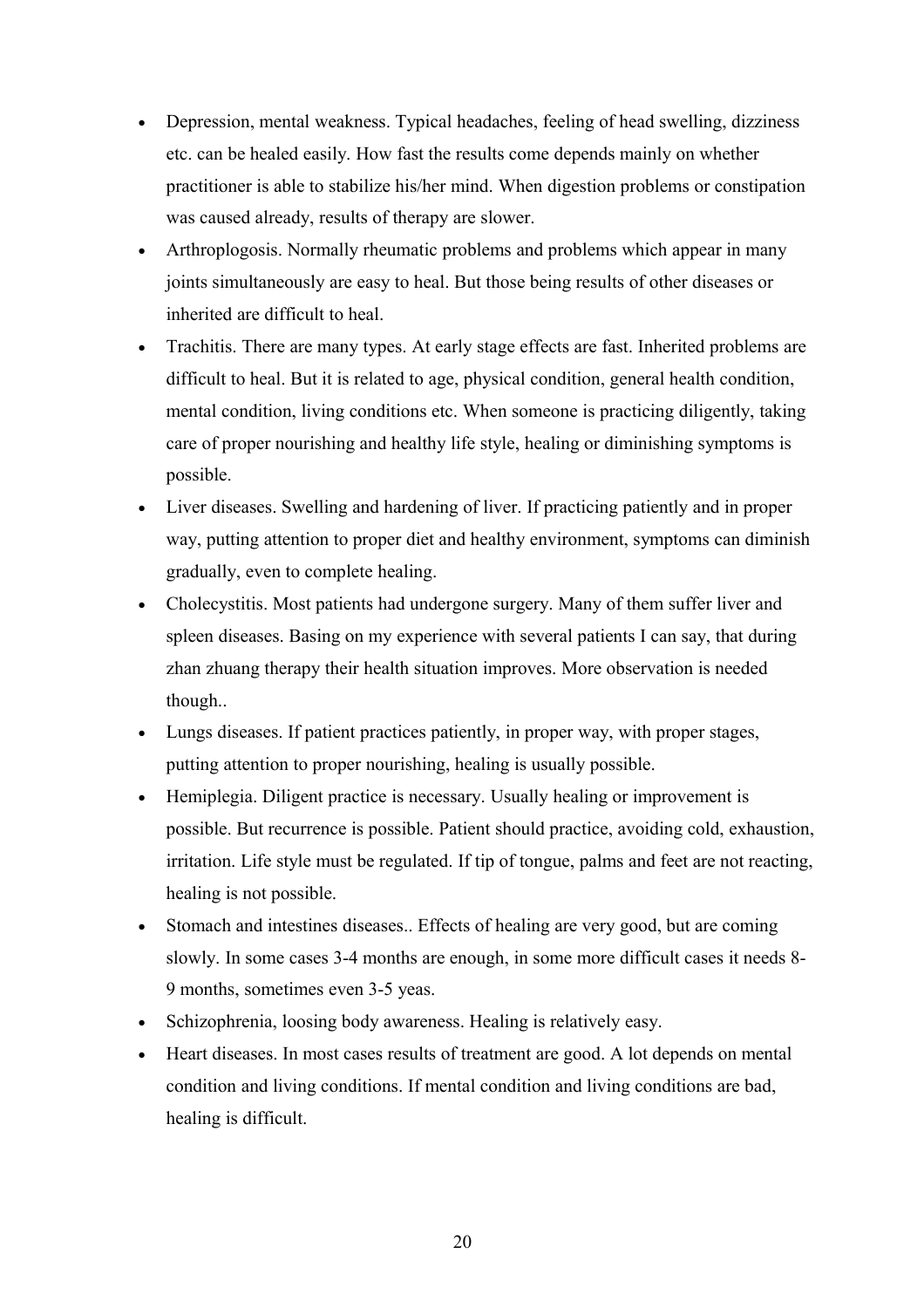## **ZHAN ZHUANG EXERCISES**

Zhan zhuang is a kind of ancient Chinese art of cultivating health. Already over 2000 years ago in "Yellow Emperor Internal Classic" it was said: "*"In ancient times great masters stood on earth, supporting heaven, controlling yin and yang, breathing with essence of qi, standing alone, guarding spirit, with body being a one. This way they achieved longevity".* But through ages this method was used only as a basic training in martial art. Basing on the principles of using soft and hard, empty and full, movement and non-movement, relax and tension together, employing the mutual changes between yin and yang, mutual complementing of fire and water, summarizing experience of several dozens years, I created a method which is combining movement and non-movement, cultivating external and internal, protecting against illnesses and curing them, improving health and prolonging life – zhan zhuang exercises. From many years practice, including working in Beijing Medical Academy, Beijing Railway Hospital and hospital of Hebei province Traditional Chinese Medicine Research Institute I can confirm that this method can be used as a therapy in cases of stomach and intestines diseases, arthroplogosis, liver, hearth, lungs, nervous system diseases, ophthalmologic and gynecological problems and other. Zhan zhuang is a suitable method of therapy because it cultivates spirit and exercises body, increasing force of mind and body. From point of view of modern science, this kind of exercise can improve circulation, metabolism, strengthen internal organs and improve functioning of all cells of body. Muscles of whole body are exercised, cerebral cortex is positively stimulated. Even before tranquilizing mind there appears feeling of relax and comfort, which is a positive stimulus. And after tranquilizing mind, effect of inhibitive protection is created. From point of view of traditional Chinese medicine this kind of exercise enables smooth circulation of blood and qi, balancing of yin and yang, complementing of fire and water, they strengthen spirit, exercise body, increase force. Zhan zhuang is different from typical forms of exercises. Main points of characteristic are:

- Mouth is slightly open, breath is natural. Practitioner doesn't focus on specific xuewei points, there is no talk of heavenly orbits. Thanks to this there are no side effects.
- Practice proves that if patients are practicing diligently, even if they are not able to tranquilize mind, they still can achieve quite good therapeutic results.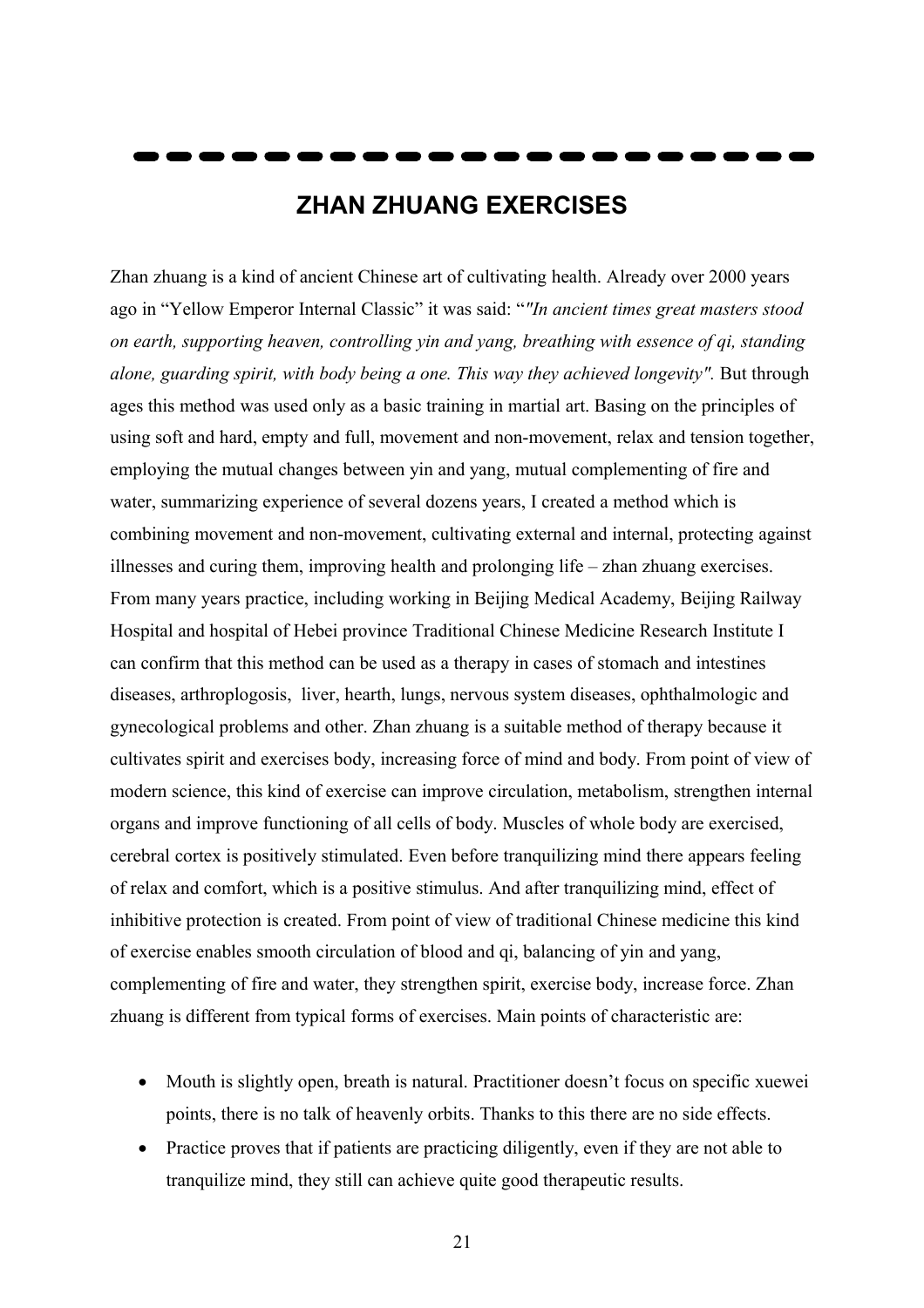- There are no strict demands for time, place and conditions of exercises. It can be practiced anywhere and anytime, walking, standing, sitting, lying on bed. So it is easy to include these exercises in everyday schedule. They can be accepted and learned by many people.
- Postures and mind activity can be adjusted according to physical fitness, health condition, age, character, abilities, habits. This dialectic method of therapy, based on adapting to patient and illness, enables faster and better effects.
- As it is a kind of unified movement in which form, intention, energy, force are closely related and affect each other and the yin and yang balance is regulated, in result it is a method of exercise in which movement and non-movement are combined, in which internal and external are cultivated. Spirit is cultivated and body is trained (especially in case of standing postures). So these exercises are not only used as a therapy. Even more important is regular practice. Those who are weak, can gradually become strong. Those strong and healthy can still improve their condition. These exercise prevent premature senility, help to get rid of illnesses and prolong life, so people can undertake great and complex tasks in the building of socialism with light heart and joy.

#### **EXERCISE METHODS**

Zhan zhuang is a kind of unified movement in which form, intention, energy, force are closely related and affecting each other, and the yin and yang balance is regulated. Form (posture) and intention (mind activity) are basis of this kind of exercises. Both elements are affecting each other. You mustn't concentrate on one, rejecting the other. *"Intention is taken from form, it is also expressed in form; intention is born from form, form is following intention"*. If during the exercise from and intention are appropriately and flexibly co-operating, without training force - force is naturally born, energy is flowing without trying to move it. We can se that the therapeutic effects of zhan zhuang don't depend on simplicity or complexity of postures or order of movements. They don't depend on whether the posture is beautiful or not. It is not that effect of curing some disease will be achieved by mechanically using some determined posture and mind activity. Person which is leading therapy must understand patient's situation, and accordingly adjust the aspects of movement and non-movement, empty and full, relax and tension and the mind activity, so patient can very soon get the feeling of comfortable force in whole body, lightness, relax, pleasant mood, and this way will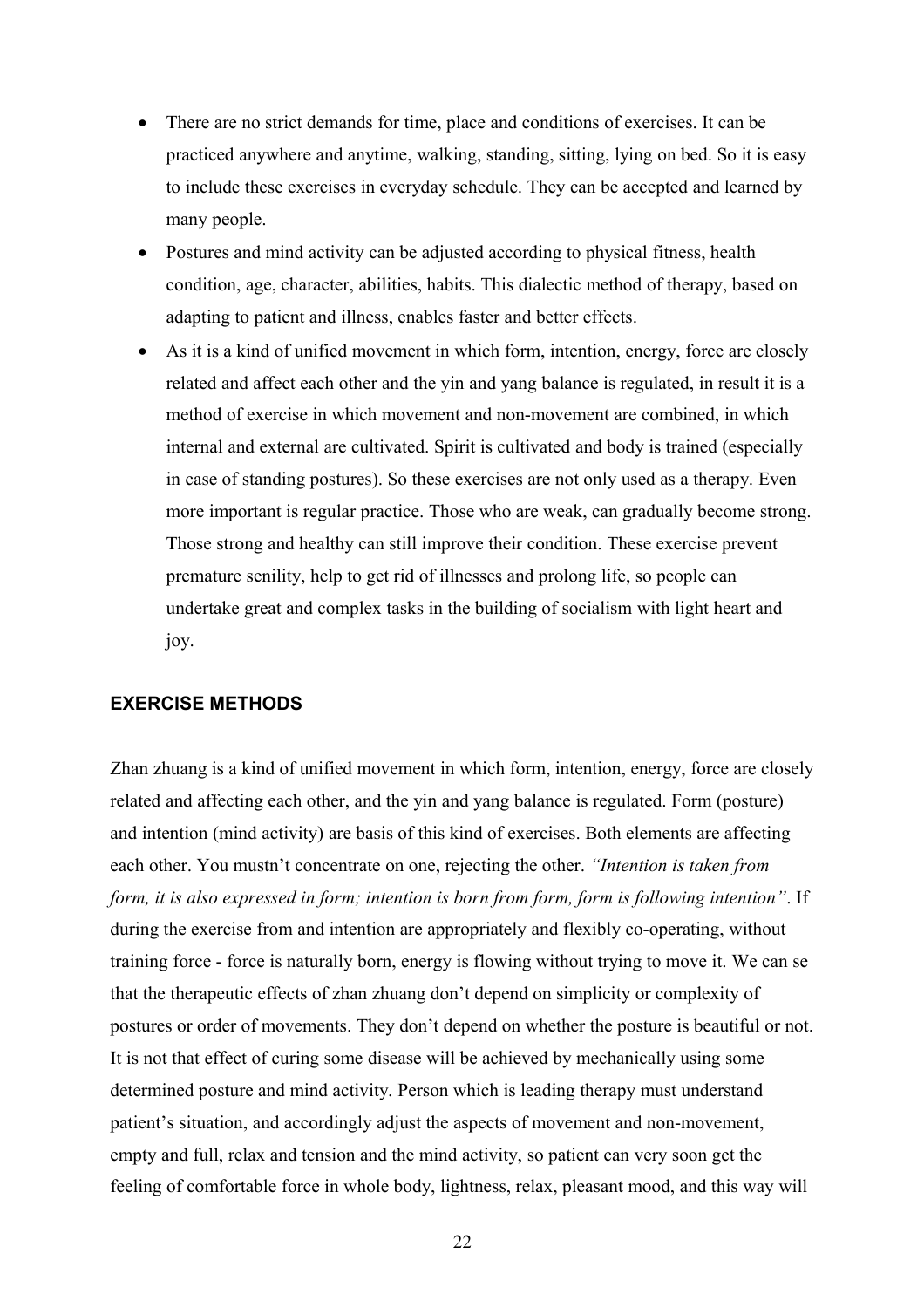achieve result of curing disease and improving health. So the person leading therapy must also practice these exercises, having deep experience and being proficient at adapting the exercises according to needs. If this principle is not considered deeply and instead you think about "what are therapeutically effects of certain posture", you can easily fall in the trap of rigid pattern. And if you put attention only to mind activity, neglecting adjusting posture, force and energy will be insufficient, effects will not be big.

#### **POSTURES**

Zhan zhuang exercises are complex and simple. Complex, because there are many kinds of postures. They should be used flexibly, according to illness, according to person. Simple, because although there are many postures, they are based on common principles. When starting exercise, posture should be assumed first. Body should keep symmetry and balance. Chest should be comfortable open, muscles and tendons comfortably stretched, whole body relaxed ("relaxed but not slack"). Although the adapting is flexible, it is based on principles; strong and weak, movement and non-movement, empty and full, relaxed and tense. It should be adjusted in such a way that patient can feel comfortable force, it shouldn't be too much burden for him.

Postures of zhan zhuang gong can be divided into; standing, sitting, lying, walking and half supported. In each category there may be several to several dozens of postures. I will introduce them below.

#### **1. Standing postures.**

There are many methods of standing exercises. They are often used in therapy. Beginners, excluding some extremely serious problems or non-typical situations (as patients without limbs), can use standing postures.

• Tibao shi. Feet are shoulder width apart, making shape of  $\wedge$  (Chinese character for 8). Weight evenly distributed on both feet. Main point of supporting weight is just behind ball of foot *(from translator: can be also interpreted as back part of foot – both variants are used in yiquan)*. Knees slightly bent. They should not overreach toes (depending on situation of a specific person, they can be bent less, or not bent). Body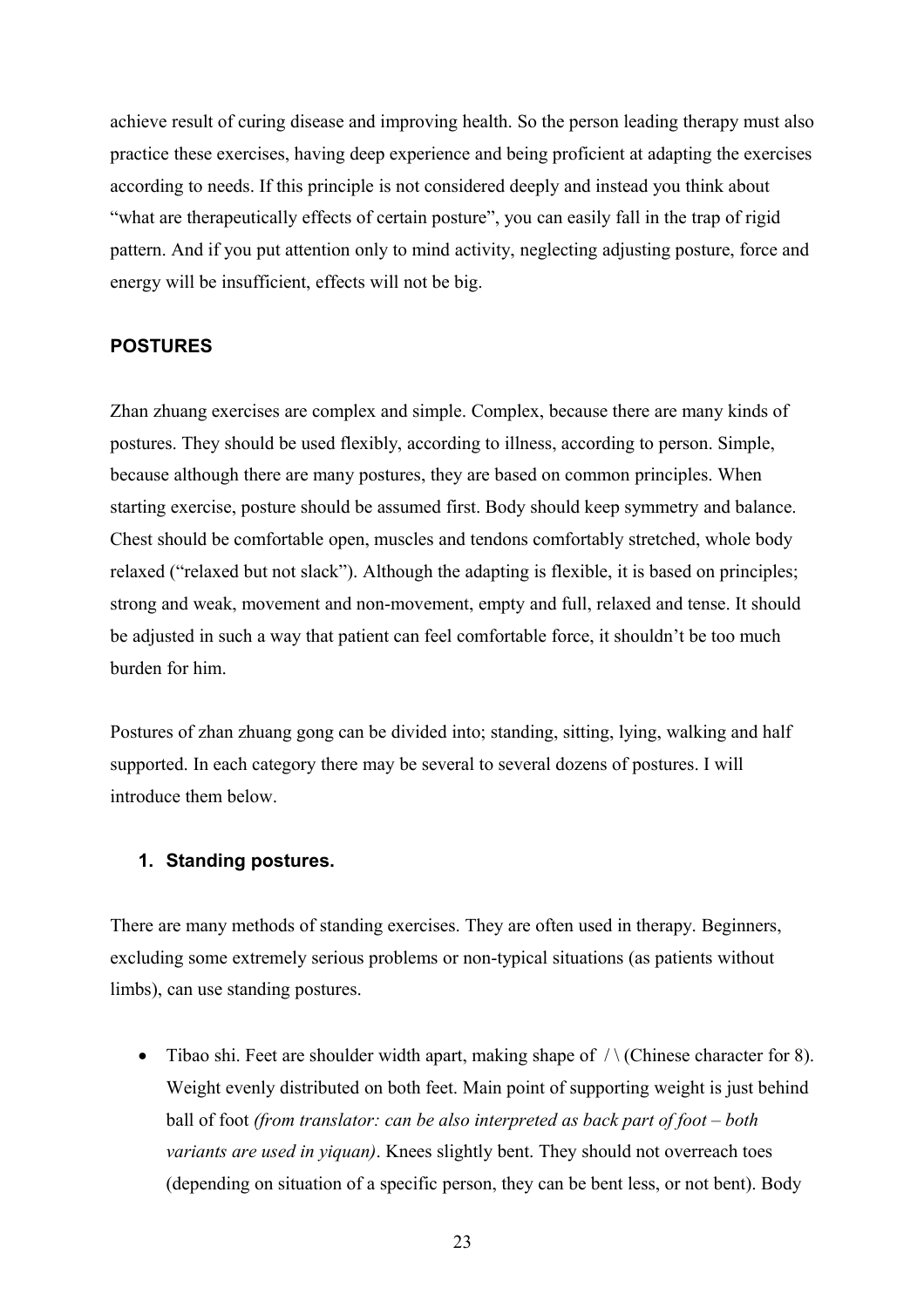straight, arms curved, armpits half open. Shoulders very slightly moved back, so chest can be open – it is position of light, agile erection. Fingers of both palms are pointing toward each other. Distance between them is about 3 fists. Palms are at level slightly below navel. Insides of palms directed upward. Arms as if embracing a big balloon. Head straight or slightly leaning back. Eyes closed or naturally open (especially at first stage of practice), mouth slightly open. Whole body is relaxed ("relaxed but not slack"). On face there is "as smile not smile". There is feeling like "urinating but not urinating".

- Fu'an shi. Slightly raise arms. Fingers slightly separated, slightly bent, pointing obliquely forward. Palms are at navel level. Insides of palms directed downward, as if resting on a big balloon floating on surface of water. Other demands are the same as when practicing tibao shi.
- Chengbao shi. Place your arms in front of chest. Shoulders should be relaxed, elbows slightly lowered. Distance between palms and chest – about 1 foot. Fingers separated. Insides of palms directed toward body, as if embracing something. Or directed outward, as if pushing something. Other demands are the same as when practicing tibao shi.
- Fenshui shi. Both arms slightly bent and placed on both sides of body. Palms are below navel. Fingers separated. Insides of palms directed downward, as if separating water. Other demands are the same as when practicing tibao shi.
- $\bullet$  Xiuxi shi resting postures.

First posture. Backs of palms are resting on both sides, at waist or hips area. Or put palms into pockets, only thumbs outside. Other demands are the same as when practicing tibao shi.

Second posture. Both arms are resting on a balustrade on level of chest, elbows bent. One foot is more to the front than the other. Whole front foot is on the ground. Toes of back foot are on the ground and heel lifted. Positions of both feet can be interchanged sometimes.

Third posture.. Buttocks are resting on edge of a table. You can assume first resting posture or tibao shi posture. Feet can be put together, heels lifted. Palms can be put into pockets, only thumbs outside..

Fourth posture. Left palms is resting on a table or on back of a chair. Back of right palm is resting on your side, in the waist area. Left foot in front, whole sole on the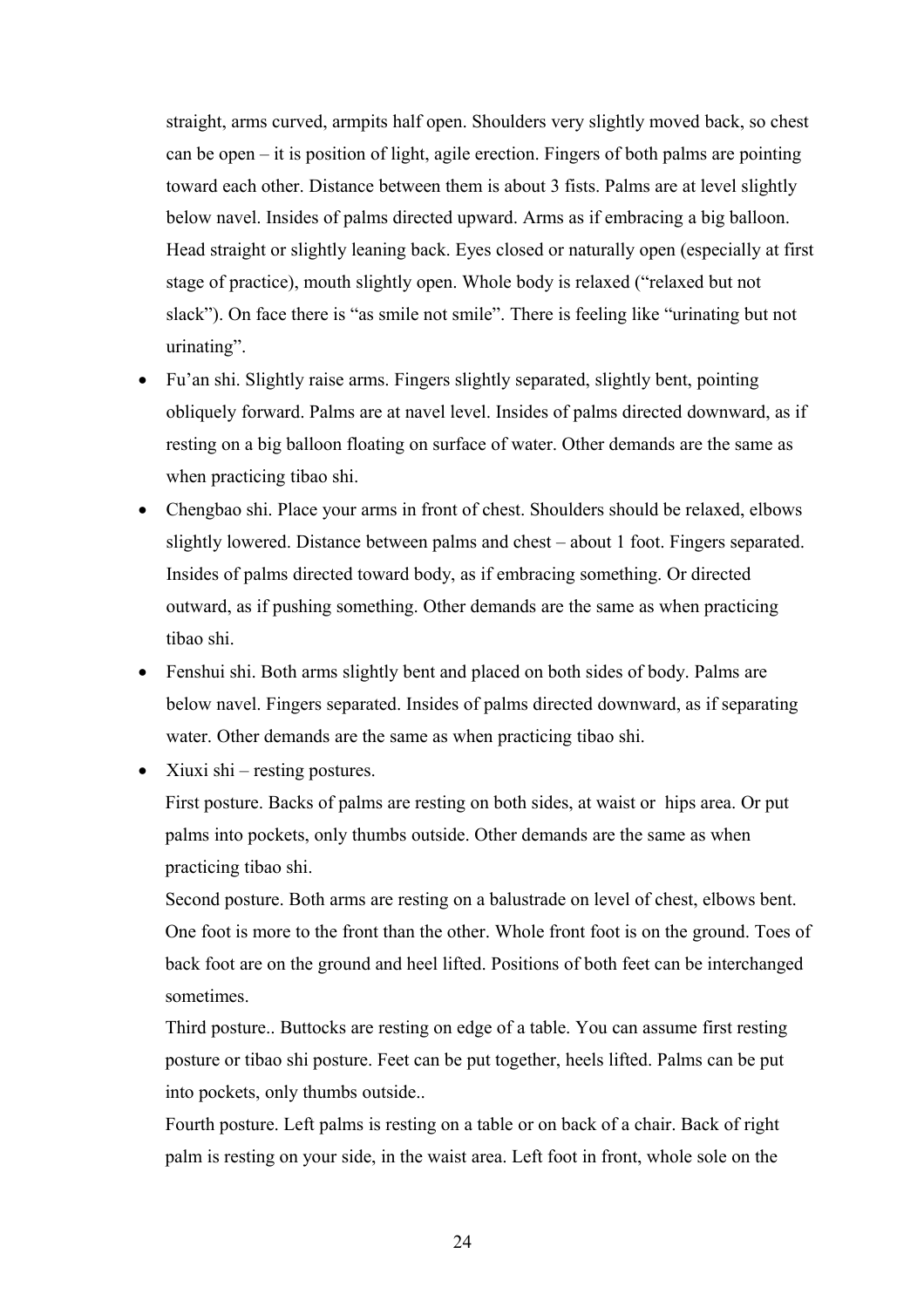ground. Left leg straight or slightly bent. Right foot in back, right leg naturally slightly bent. Right heel raised above ground. The intention is as if this leg was starting step, but haven't started yet. Or you can turn slightly and slowly to the right and to the left, toes being axis of this movement. Head can be inclined to the left (not more than one fist), weight on left side. This way, right side can receive relax and comfort. Sides can be changed.

#### **2. Sitting postures**

Usually when illness is severe, but patient has some ability of taking effort (eg. in cases of serious arthroplogosis, when using standing postures is not possible temporarily) or in case of patients without limbs. They can also be used as supplement by patients who are mainly using standing postures.

- First posture. Sit on edge of a chair, with body straight, eyes closed, mouth slightly open. Feet parallel or making shape of  $\land$ . Distance between feet – about 4 fists. Whole feet are resting on the ground. Knees bent at about 90 degrees angle. Palms are resting on thighs, fingers pointing obliquely forward, arms curved, armpits half open, whole body relaxed.
- Second posture. Pull your both feet back. Heels lifted, feet making shape of  $\land$ . Knees bent at about 40-50 degrees angle. Palms are resting on thighs or are placed in front of chest, at distance of about 1 foot. Fingers separated, pointing obliquely forward. Insides of palms directed toward body, as if embracing something or directed outward, as if pushing something. Other demands are the same as when practicing first posture.
- Third posture. Straighten your legs. Knees are only slightly bent. Toes pointing upward. Heels are resting on the ground or are slightly raised above ground. Palms are resting on thighs or placed in front of chest, at distance about 1 foot from it, as if embracing something. Other demands are the same as when practicing first posture.

#### **3. Lying on bed postures**

They are usually used in case of very serious illnesses or those who are not able to leave bed. Can also be used as a supplement to standing and sitting postures.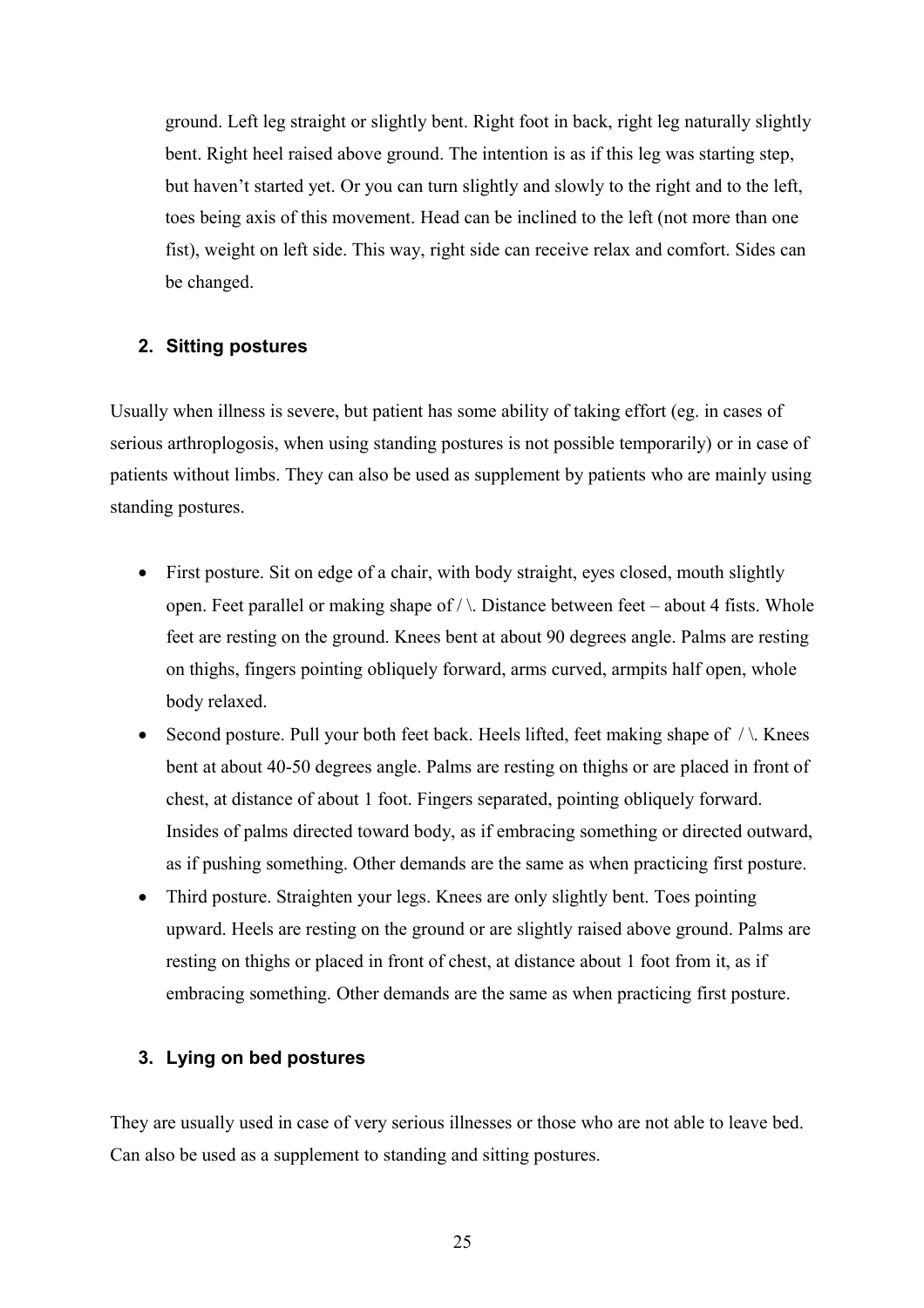- First posture. Lie down on your back. Eyes slightly closed, mouth slightly open, legs naturally straightened and separated (not more than shoulder-width). Or you can bend knees slightly. Heels on the bed. Palms resting on underbelly, elbows on the bed. Armpits half open. Whole body relaxed.
- Second posture. Put your arms on both sides of body. Insides of palms directed downward or upward. Elbows on the bed. Armpits half open. Other demands are the same as when practicing first posture.
- Third posture. Arms are as if embracing something in front of your chest. Elbows resting on the bed. Knees slightly bent. Other demands are the same as when practicing first posture.
- Fourth posture. Arms resting on both sides of body, or raised as if embracing something in front of chest. Legs straight, slightly separated, toes directed forward (as if you were pressing something with soles of feet). Or knees slightly bent, and toes pointing upward. Other demands are the same as when practicing first posture.

#### **4. Walking postures.**

In case of most patients they are used as supplemental practice. But in case of liver problems, in first stage of therapy as much attention is put to them as to standing postures.

- First posture. Put your palms into pockets, only thumbs outside. Legs slightly bent, shoulders comfortably stretched, armpits half open. Body as if leisurely leaning against something behind. Eyes closed, spirit focused. When whole body achieves feeling of relax and comfort, one foot starts lazy movement forward (about one fist distance), as if tried to make movement and at the same time as if wanted to stop. When left foot is moving, head is naturally leaning rightward, so there appears feeling of comfortable oblique stretching. Do it alternatively with left and right foot, as if wading through mud.
- Second posture. Backs of palms are resting on both sides in the waist area. Or place both palms naturally stretched to the sides. Other demands are the same as above.

#### **5. Half supported postures.**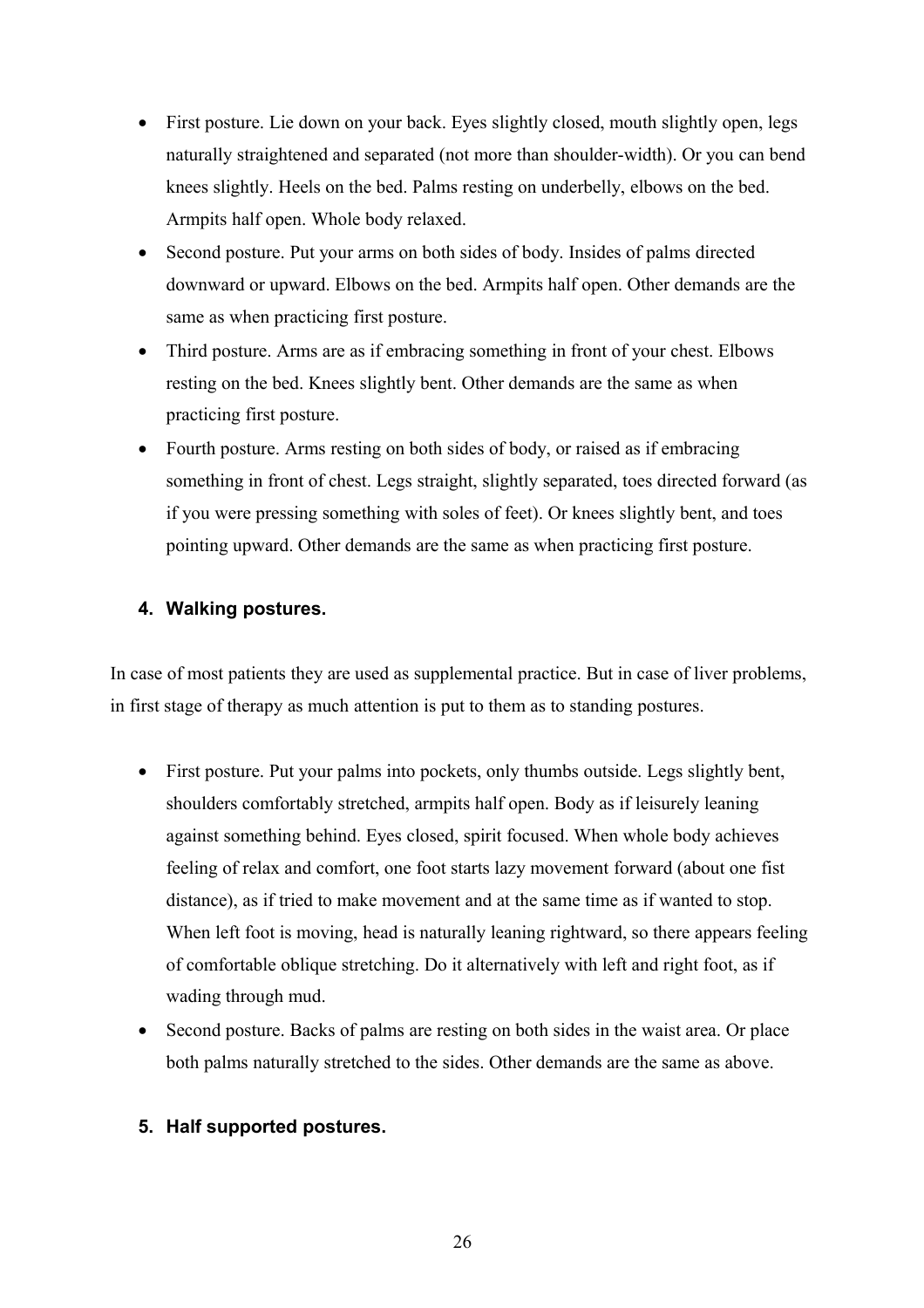They usually bring good results in cases of digestive problems. In such cases they can be used as main or supplementary exercises.

- First posture. Palms are resting on back of a chair or elbows are resting on surface of a table. Eyes closed. Left leg is in front and slightly bent. Right leg in back and naturally straight. Buttocks as if resting on something behind you. Abdominal area relaxed. Head can be twisted alternatively leftward and rightward. Position of legs can be interchanged too.
- Second posture. Feet separated, knees slightly bent or straight. Other demands are the same as when practicing first posture.
- Third posture. Put a quilt folded several times on edge of a bed. Feet separated, on one line, or one foot can be in front, close to the bed. Arms curved, resting on the quilt. Palms making shape of half open fists. Chin resting on fists. Other demands are the same as when practicing first posture.

#### **MIND ACTIVITY**

The main goal of mind activity is focusing spirit, stabilizing an tranquilizing mind. So mind activity is a process of curbing disturbing thoughts, *"uncountable thoughts are returning to one"*, it is entering the state of tranquility. The principle of mind activity is that the imagined objects and situations induce feeling of lightness, relax, comfort, bringing pleasant, happy mood, so you are avoiding tension and worry. Usually below listed forms of mind activity are used.

 Relaxation. One method is based on unified, complete experiencing the feeling of relax, by using method of *"as smile, but not smile, as if urinating but not urinating"*. In another method you are experiencing the feeling of relax beginning from head, gradually downward, through neck, shoulders, arms, wrists, palms, chest, waist, abdomen, hips, legs, feet, to the toes. This process of relaxation can be repeated many times. But for a beginner it can be difficult. So a beginner should start from the method of gradual relaxation, and after achieving some ability of relaxing, start practicing the complete relaxation as described above.

Method of gradual relaxation: first back, then front. Start from top of head, through neck, shoulders and arms (if it is difficult to relax left and right arm at the same time,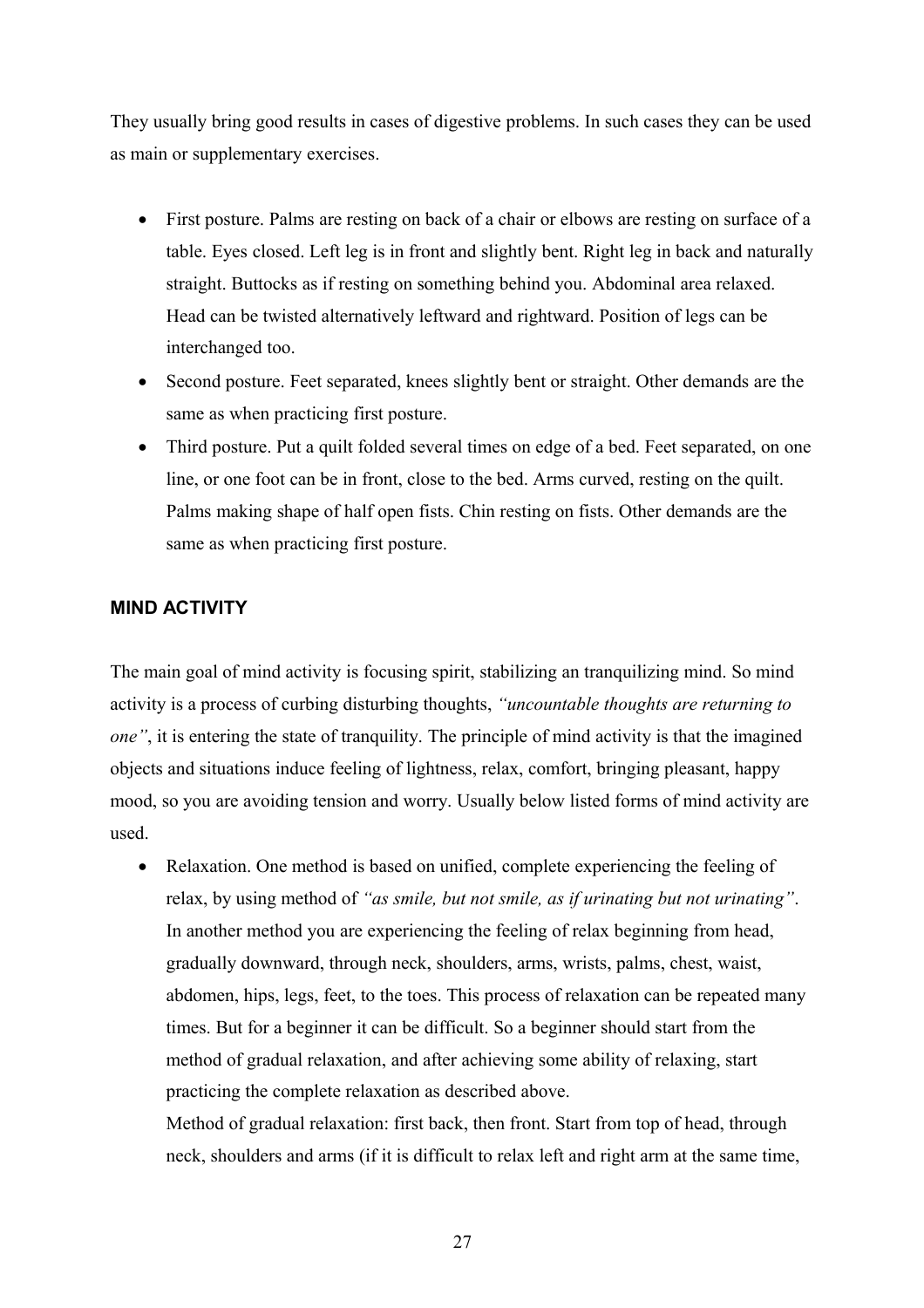you can start from relaxing first one side, then the other, later you can do relaxing both sides at the same time), spine, waist, buttocks, hips, back side of legs, heels, soles of feet, to toes, repeating it 3-5 times. Then start again from top of head, through eyelids, face, mouth, throat, shoulders, front side of arms, wrists, palms, chest, abdomen, front side of legs, feet, to toes, repeating it 3-5 times. After getting some ability of relaxing this way, you should do simultaneous relaxing of all sides. This kind or relaxation can be used as basic form of mind activity in zhan zhuang exercises. Beginners, no matter which posture they practice, should start from relaxation and only later use other kinds of mind activity.

- Listening to a distant sound. Usually you start from listening to a close sound, gradually more and more distant, a very slight sound from very distant source. You shouldn't be impatient. You shouldn't listen firmly to some sound, but rather to slight sounds from various distances in unlimited space.
- Bath in a stream. Imagine that you are lying in water, temperature of which makes you feel comfortable. Whole body is surrounded by water. Water is flowing in direction from head toward feet.
- Shower. Imagine that you are taking shower. Temperature of water gives you comfortable feeling. Water is flowing on surface of your body, from head to feet. Listen to the sound of water flowing and water drops falling on the floor.
- Half of body in water. Imagine that lower part of body is in water. Its temperature gives you comfort. Experience this feeling.
- Standing in water. Imagine that you are standing in water. Its temperature gives you comfortable feeling. Water is lightly hitting your body from different sides and your body is naturally following the movement of water.
- Rooting. Imagine that you are as if a thousand years old tree, standing stable, as if roots of the tree were reaching deep under ground. Hurricane will not move you.
- Wading in mud. Imagine that you are walking, your feet moving through mud. Its temperature gives you comfortable feeling. Mud is giving resistance to your movement and you are walking very slowly.
- Stepping on cotton. Imagine that your feet are resting on a soft layer of cotton- wool. Once and again slightly shift weight to the left and to the right.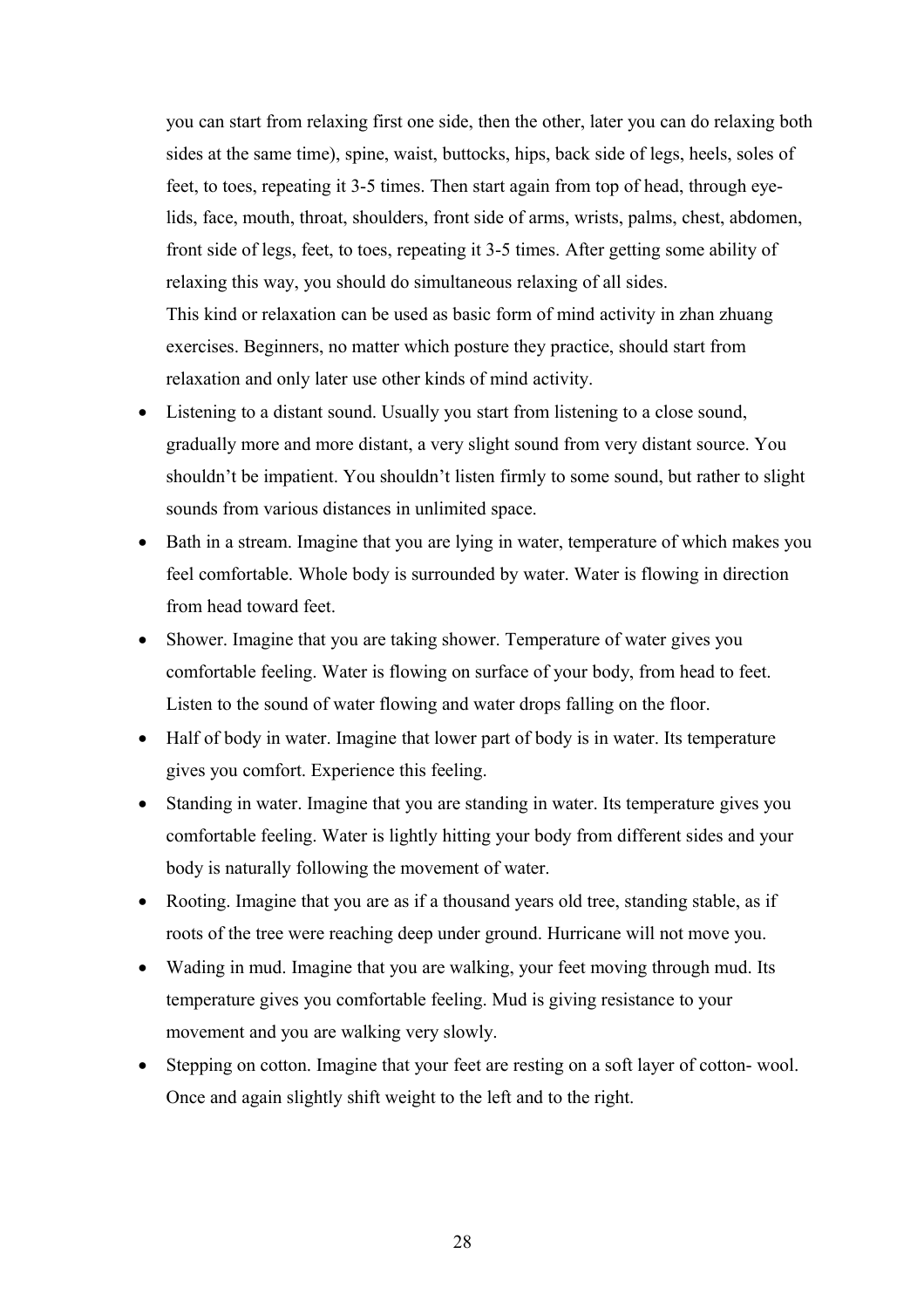- Leaning against something. Imagine that you are resting, when your back, buttocks, legs are leaning against something soft and comfortable. Body is light and relaxed, without any effort.
- Suspension. Imagine that some of your hair is tied to a tree branch. Keep the hair slightly stretched but don't let it break. Whole spirit is focused on top of your head.
- Propping. Imagine that your both arms are resting on a balustrade or on balloons filled with air and floating on surface of water.
- Returning sight and watching inside. You can use this method when it is difficult to get rid of disturbing thoughts. Observe your whole body, checking if you are keeping the feeling of lightness, relax and comfort everywhere. If you notice that some part of body is not relaxed, without feeling of comfort, consciously relax it. This way your spirit, mind are directed toward inside of body. When you repeat continuously this experiencing of relax and comfort in whole body, there is no need to fight with disturbing thoughts, and they disappear naturally.
- Following what is happening. When there appear many disturbing thoughts and it is difficult to get rid of them, just follow it naturally. Don't fight with the thoughts which are coming, don't stop those which are leaving. Think of yourself as a vast sea, and of thoughts as of waves. Although wind creates waves, it doesn't disturb the sea. When wind is ceasing, waves disappear. This way, without trying to control thoughts you are controlling them.
- Attracting. If it is difficult to control thoughts, you can use method of attracting. Imagine that you are a furnace and thoughts are dry leaves. Strong thoughts are leaves which are falling into furnace and are burning. This way mind becomes open, strong, bad thoughts disappear naturally.
- Concentrating and dispersing. When practitioner achieves some basics and is able to experience comfortable feeling of relax during exercise, he can sometimes concentrate this feeling in some part of body and then again expand it to whole body. This concentrating and expanding can be repeated many times. This way not only the whole is trained, but it has positive effects to the part which needs healing.
- Calm watching. Imagine that you are standing, sitting or lying in a beautiful place and you are feeling comfortably. You are calmly watching blue see, bright moon or other beautiful view. You are achieving pleasant mood and gradually entering the state of forgetting yourself.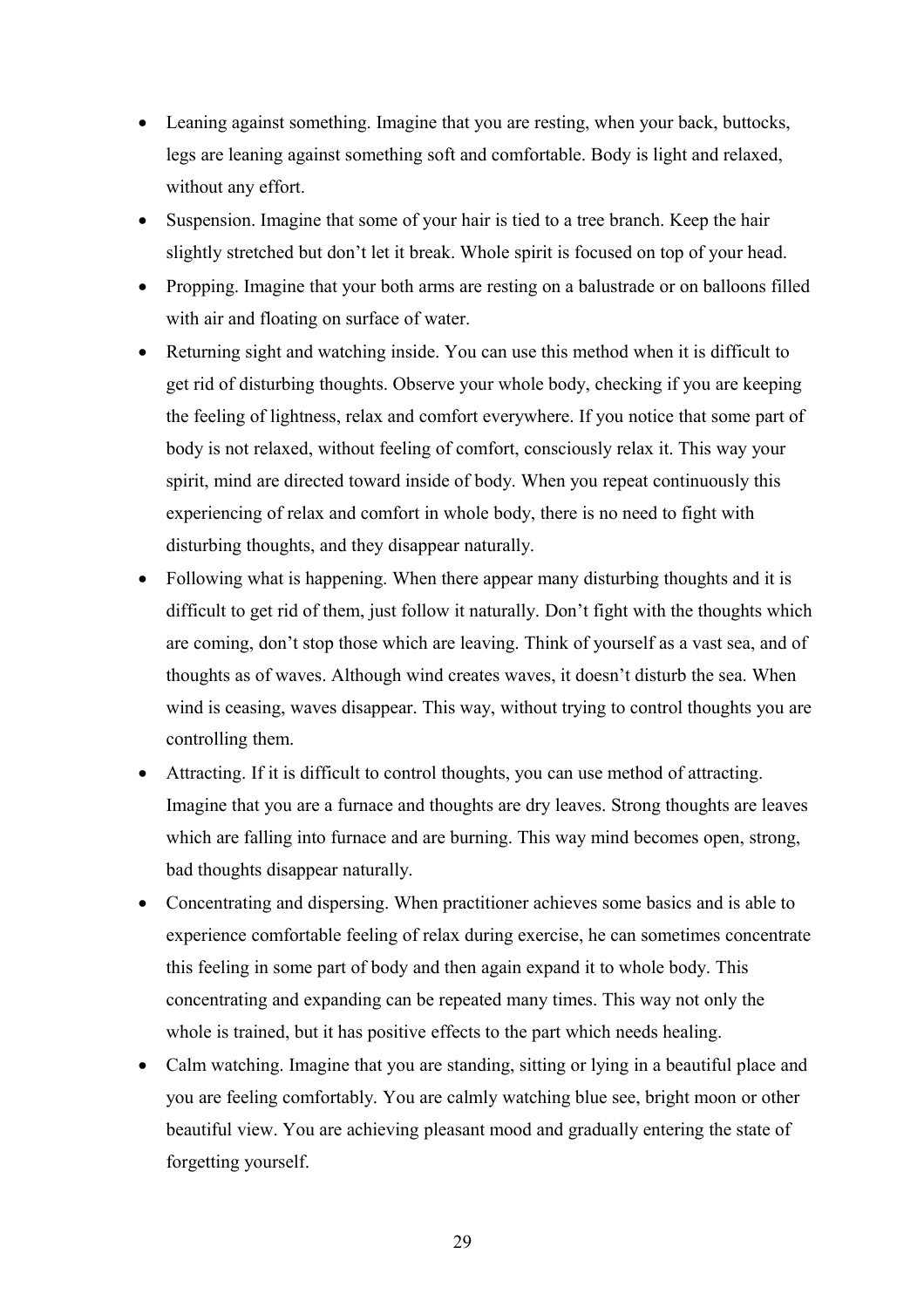Unity of man and nature. Imagine that you are standing, sitting or lying in a beautiful place, feeling comfortably. You can feel that the air is embracing your body. Gradually you can feel that body and air are one. You feel extremely comfortably, as if floating in the air, entering the state of forgetting yourself.

#### **EXAMPLES**

In order to explain adjusting posture and mind activity I will give some examples. In case of patients with hypertension, mental weakness, arthroplogosis, if patient is able to take weight of his body, and there are no special factors, the standing postures are appropriate from the very beginning. For example patient with hypertension can use the fourth of resting standing postures, imagining taking shower. Those suffering mental weakness can use first of resting standing postures, or tibao shi and use imagination of stepping on cotton. Those with arthroplogosis can do tibao or fenshui postures, with imagination of being suspended or similar. I must stress once again that the person leading therapy must carefully observe the patient, should master the principles of adjusting posture and mind activity, using dialectical method in healing. Each patient's situation is different. You mustn't stick to a fixed method.

#### **POINTS FOR ATTENTION**

Patient should deject before practice. Collar and belt should be loosened. When starting exercise patient can lean head slightly backward, raise arms. Body can slightly twist and sway to both sides, heels raising and moving down. There should be feeling as if stretching lazily. Then he/she should stand in static posture again and start the main exercise. After finishing it, he can put palms on knees and do several movements of rotating knees and then do some loose swinging arms forward and backward. Patient can also be taught some kind of self massage.

It is not advised to practice shorter that one hour before or after practice.

Practice should be gradual. There shouldn't be haste, and there shouldn't be hesitating.

Time of practice should be adjusted according to patient's situation. Usually people in relatively good condition can start from 10 minutes. If condition is worse, patient can start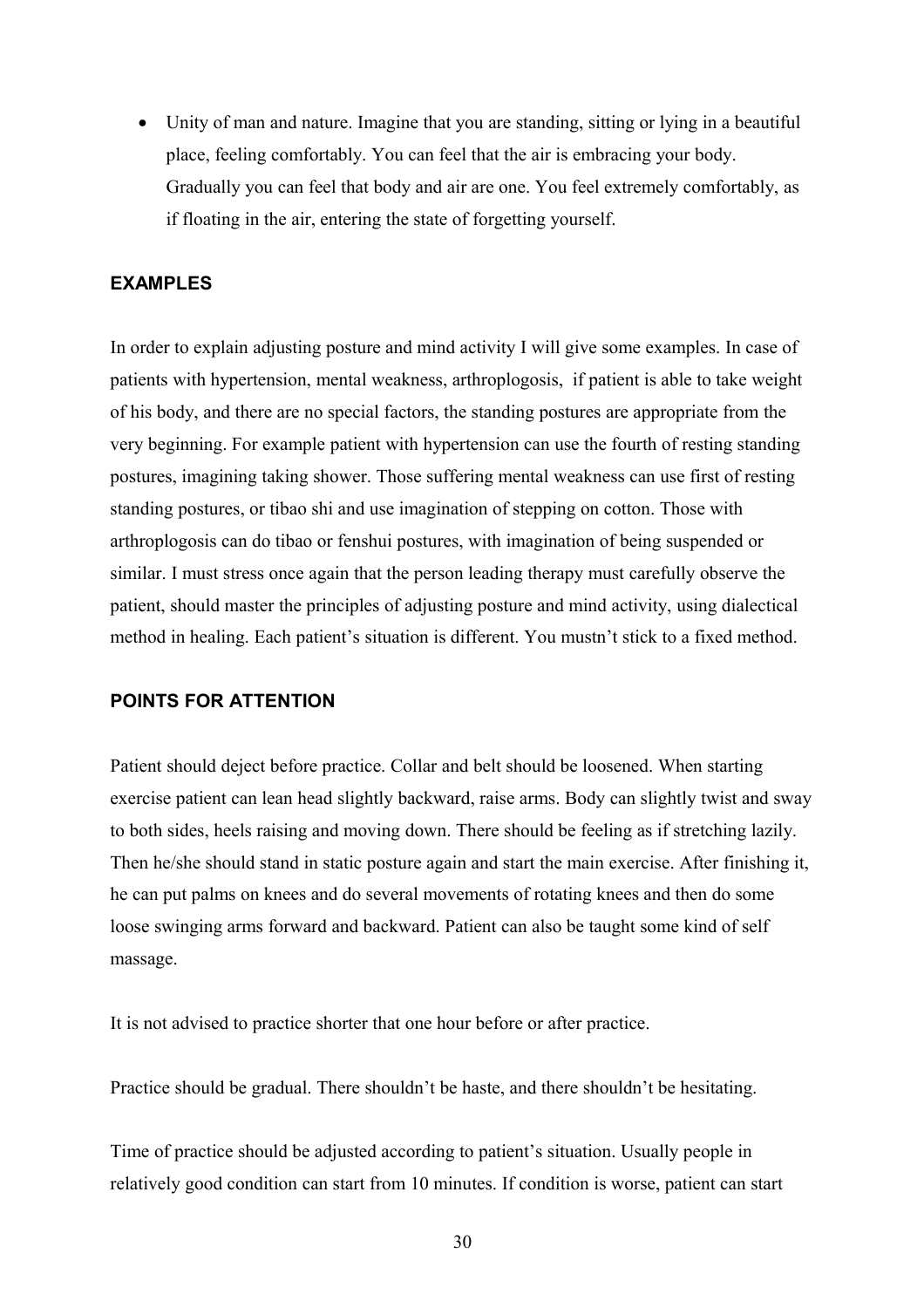from 5 minutes. Then time of practice should be prolonged. It can be prolonged gradually (eg. from 5 to 6-7 minutes), or by longer steps (eg. from 10 to 20 minutes). Patient can practice 2- 3 times every day, not more than 5 times. Time of single exercise and frequency of practice should be decided by checking if the feeling of comfortable force and interest don't disappear. Practice shouldn't cause too much burden. The principle is no tiredness. Only this way feeling of comfort in whole body, free blood circulation, cultivating spirit and strengthening body can be achieved.

During exercise there can appear feeling of pain, numbness, increased secretion of saliva, yawning, hiccup, fear, pricing or itching, prickling, feeling of warmth, increased sweating and other feelings and reactions. Sometimes feeling of aching, pricking or itching appears in area of old injuries. These are normal reactions. After some time they disappear. Finally state of great relax and comfort is achieved, as if not having body, but yet having clear consciousness of body. It is followed by improving health and curing illnesses.

Those patients, who practiced methods including control of breath and focusing on dantian, should reject those methods when starting zhan zhuang practice. Because there are contradictions between these methods, it is not advisable to use them simultaneously. Otherwise, not only it will be difficult to achieve good effects, but there can also appear difficult breathing, dizziness and other side effects.

Patient should have trust in the method, practicing diligently, developing belief in possibility of acting, the spirit of revolutionary optimism. At the same time he should obey doctor's instruction, not stopping practice, not giving up. This way he will be able to achieve positive results.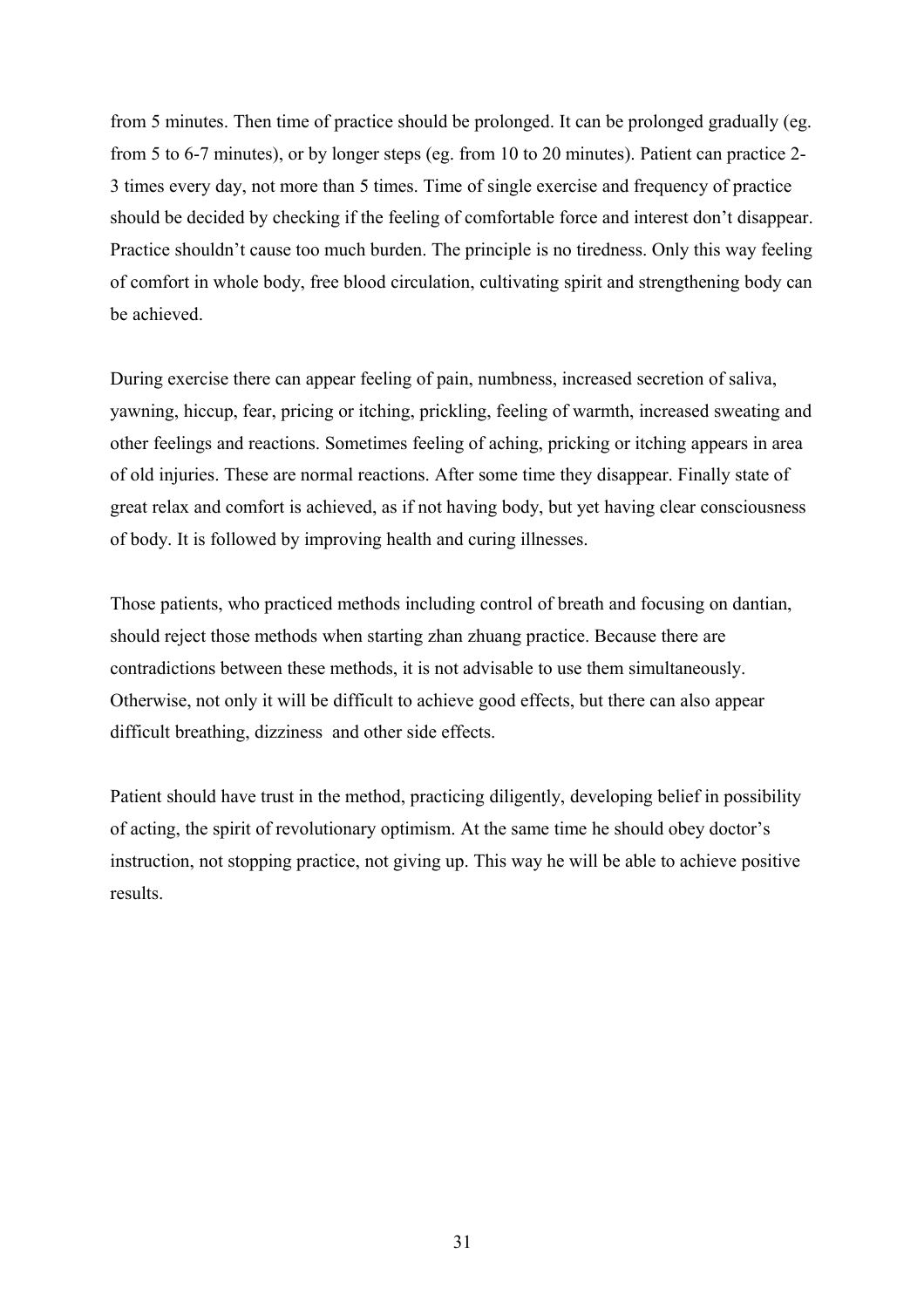#### **DEMANDS OF ZHAN ZHUANG EXERCISES**

*This text is co-autored by Wang Xiangzhai's daughter Wang Yufang*

Practicing zhan zhuang you don't need to concentrate on deep breathing, focus on dantian. There is no talk of big and small heavenly orbit, yin and yang or eight trigrams. Through natural breathing, relax of whole body, focusing spirit and stabilizing mind, adjusting posture, movement and non-movement, empty and full, relax and tension, through using appropriate mind activity, gradually breathing becomes slow, long, even, subtle, mind is tranquilized, body achieves state of comfortable agility. Everything inside body is mutually connected. During exercise you are not pondering over anything. You can practice while standing, walking, sitting or lying on bed. This is a method which is simple and easy to use.

No matter which posture you practice, whole body must be relaxed. After assuming posture, you shouldn't change it. All joints should be slightly bent. You should put your attention to relax of body, but it means the state of *"relaxed but not slack, tense, but not stiff"*. Which means that basis for relax is keeping harmony and unity of whole body. In martial art it is called 'three internal harmonies' and 'three external harmonies'. 3 internal harmonies are: harmony of heart and intention, intention and energy, energy and force. External 3 harmonies are: harmony of palms and feet, elbows and knees, shoulders and hips. Inside body empty agility, outside balance and roundness. Intention for use, body as basis, non-movement for harmony, unity of form and intention. Getting intention from form, intention is born from form, form is following intention. External and internal are one. Only by practicing long time you can master the spirit of these principles.

As for adjusting posture, it depends on situation. Some weaker persons can concentrate on lying or sitting postures, with standing postures as a supplement. Those in better physical condition can concentrate on standing postures, with half supported and other postures as a supplement.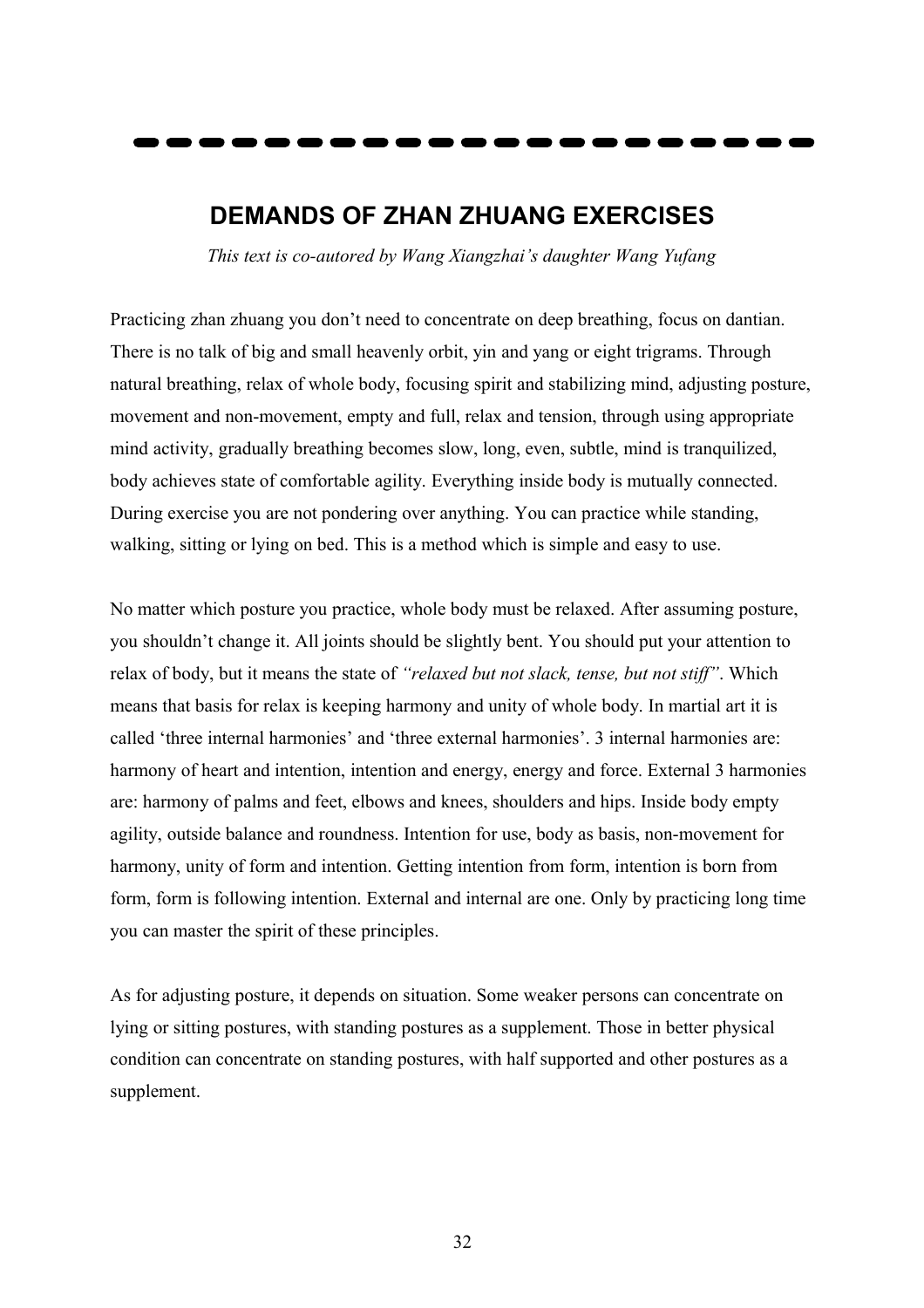### **Practice for people of average physical condition in cases of not very severe diseases.**

At beginning patient should concentrate on preparation posture and futuo posture, appropriately supplementing it with other postural exercises. Relax is very important. Mind activity which helps in achieving relax (*"relaxed but not slack, tense but not stiff"*) should be used to experience the feeling caused by imagination of taking a bath. Patient can practice some 30 minutes, avoiding tiredness and weariness. At this stage feeling of pain in limbs can appear. Reaction in place of old injuries can appear too. In such case patient should not loose trust in effects of exercises, resolutely continuing practice. There appears also feeling of comfort, pleasant mood, content, increased appetite, increased force, first symptoms of improving health. Usually this stage lasts 3 months.

At second stage the feelings of pain and non-comfort basically disappear. If there are some reactions, they are usually not related to pain. There is feeling of comfort and power. Using appropriate mind activity practitioner can get rid of disturbing thoughts, experiencing subtle internal movement, health improves visibly, trust in the method grows. There is visible change in spirit and external expression. At this stage tuituo and fenshui postures can be used. Patient should learn 2-3 standing exercises and 2-3 supplemental exercises. Practice can become more intensive. This stage usually last over half year.

Third stage is about making training more intensive. It will not be described here.

#### **Examples of adapting postures to specific diseases.**

- Depression, mental weakness: chengtuo posture and lying on bed postures can be appropriate.
- Hypertension: chengtuo posture and postures half supported with use of a tree or a chair can be appropriate.
- Heart diseases: posture half supported with use of a tree, futuo posture are appropriate.
- Liver diseases: massaging lower abdomen posture, upper hunyuan posture can be appropriate..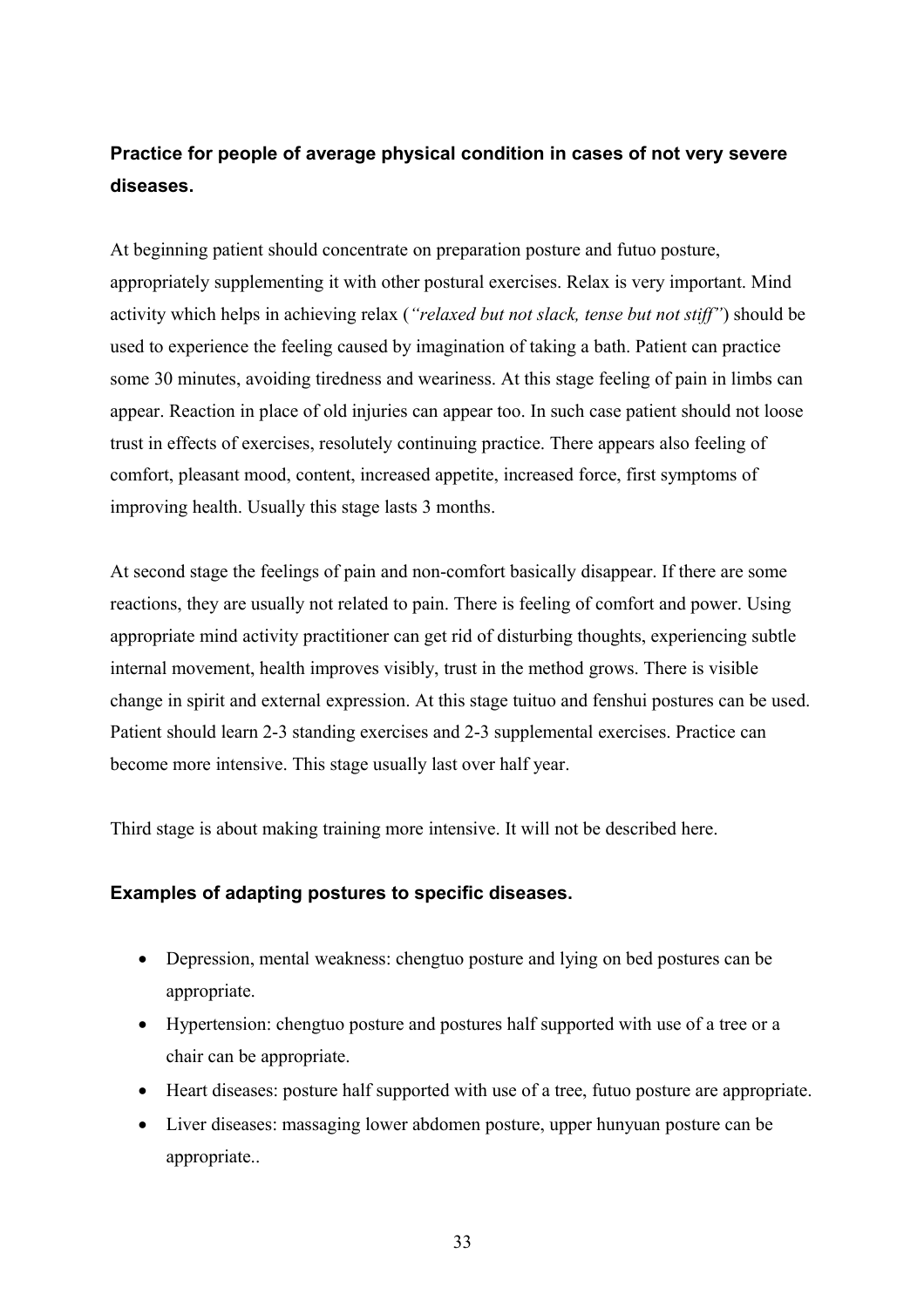- Lungs diseases: Futuo and jushou postures can be appropriate.
- Kidney diseases: massaging lower abdomen posture, huantuo posture, fenshui posture can be appropriate.
- Stomach and intestines diseases: half supported posture with use of chair, massaging lower abdomen posture can be appropriate.
- Hemiplegia: half supported posture with use of a chair, futuo, chengtuo postures can be appropriate.
- Arthroplogosis: futuo posture, fen shui posture (deepened) can be appropriate.

It is related to typical situations. No matter what disease, beginners should mainly use futuo posture. Then, depending on disease, physical condition and other specific conditions it can be supplemented by other exercises. No posture can be forced – it is not possible to say in advance which posture should be used.

#### **Mind activity and tranquilizing mind.**

*"Focusing spirit, stabilizing mind"* is main principle of exercise. Thanks to it appropriate regulation of nervous system and physiological functions is possible. As at beginning it is difficult to achieve tranquility, some forms of mind activity are used. Mind activity is also known as 'watching at imagined'. It means that practitioner imagines being in beautiful, quiet place, getting pleasant feeling. All thoughts are returning to one, mood is pleasant, there is feeling of being carelessly content. This way practitioner can avoid disturbances caused by seven feeling (over joy, anger, worry, melancholy, sadness, fear, panic). Below listed are usually used kinds of mind activity:

- Relaxation: checking if body is relaxed, starting from top, gradually moving attention lower. (1) On face there should be very slight smile – "as smile, not smile", (2) There should be slight opening between upper and lower teeth. (3) Shoulders and elbows should be relaxed, (4) Then gradually check if chest, back, waist, abdomen, hips, legs and feet are relaxed.
- Bath: imagine that you are in a pool filled with warm spring water, feeling comfortable, body floating in water, listen to the quiet sound of small stream, which is flowing into the pool.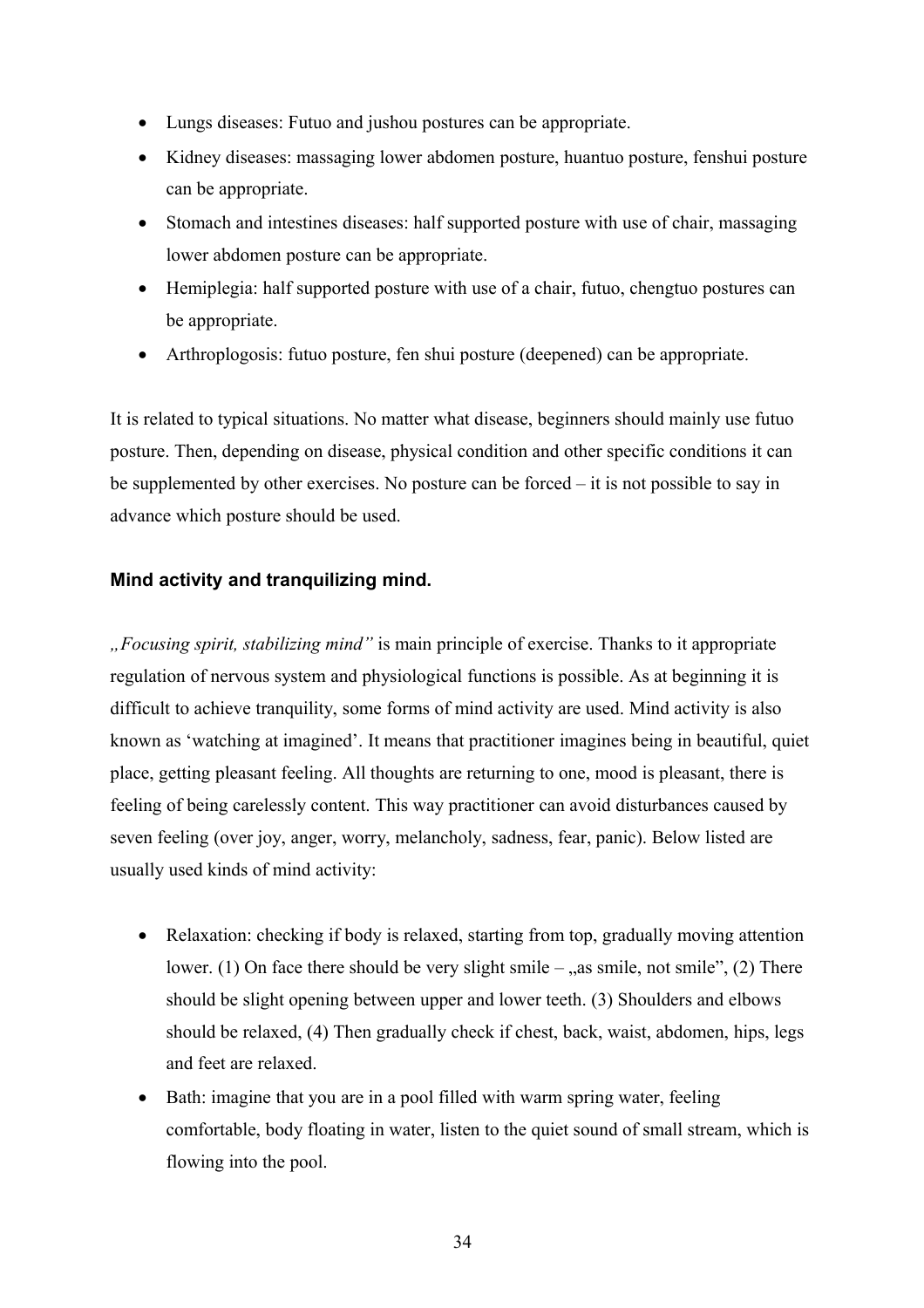- Propping: imagine that your hands are resting on balloons filled with air and floating on surface of water, which makes you feel lightness and comfort.
- Imagining beautiful surroundings: imagine that you are standing on a big field, enjoying the view of rich harvest in people's commune, or that you are standing close to a stream with clear water in mountain forest, or a lake.

Above I only gave a few examples. Mind activity must be used according to posture and stage of practice. Mind activity has two more functions. One of them is initiating and enhancing effects of internal feeling of lightness and agility, floating, internal movement. Another is inducing relax of body by relaxing mind.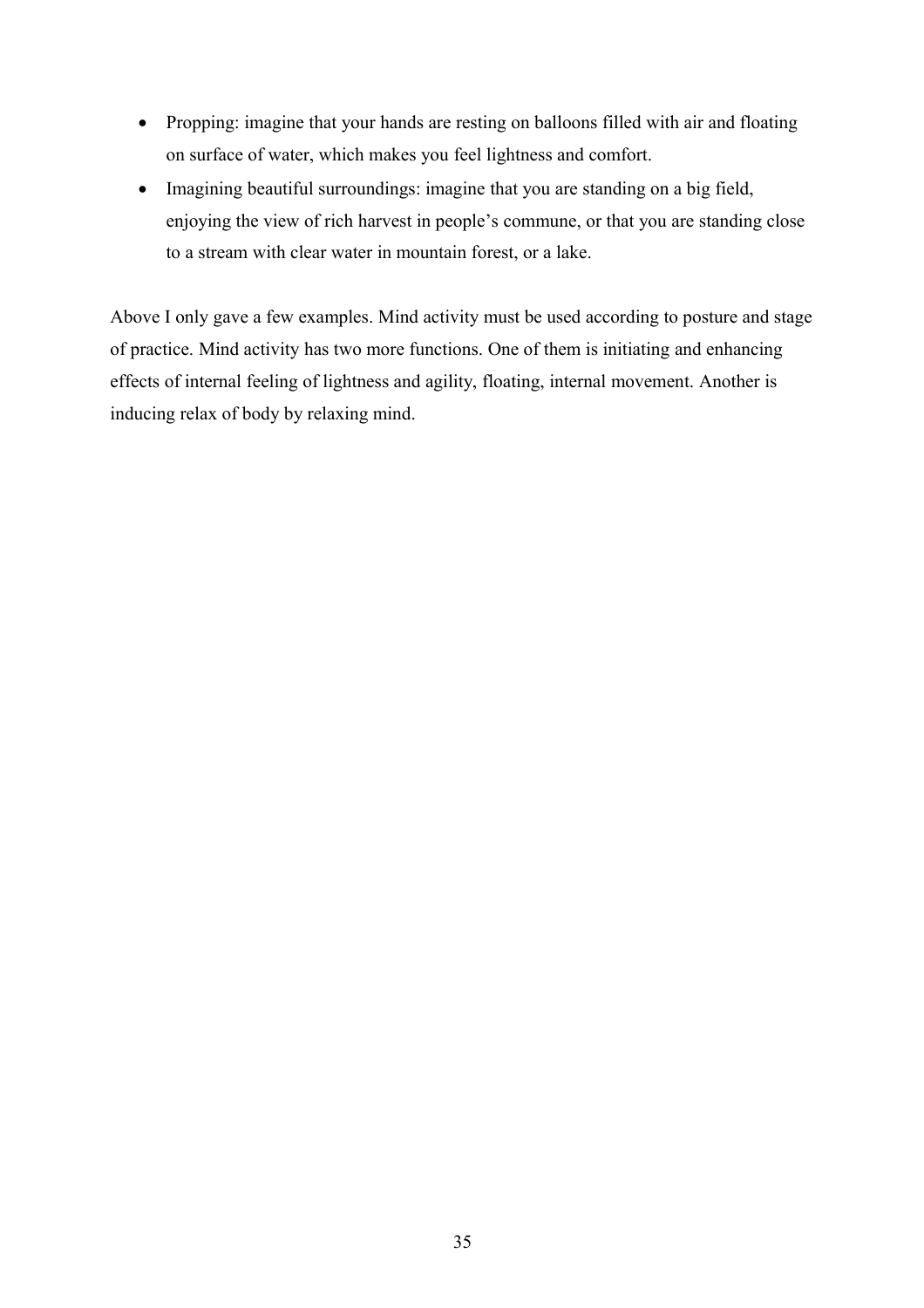### **THE GAIN FROM PRACTICING MARTIAL ART**

There is a saying: *"You need good health to make great deeds"*. In other words, if you are healthy, you can live long and engage in all great matters. Health is extremely important. And health is depending on constant cultivation and appropriate exercises. To know if some exercises are good for health, some research and practical tests are necessary. How can you test their value? Before someone will start practice, some scientific methods should be used state of his heart should be checked, blood pressure, pulse, breathing, number of white and red blood corpuscles. After some time of practice, the testes should be conducted again. This will enable deciding if some exercise method is proper. Proper method is the one which conforms with the natural principles of functioning of human body. Only such method can be favorable for people's health.

Appropriate exercises can positively affect metabolism of all cells of human body and all organs, can improve functioning of breathing system, and vascular system, improve body metabolism. In other word, we say: can activate whole human organism. So appropriate exercises can activate cells. When we talk about growing youths, it will help their development, strengthen their body and organs. When we talk about mature people it will help them to keep fit and healthy. If the exercises are not intensive enough, you will not achieve results. But if they are too intensive, they will harm body and be cause of illness. In typical forms of exercises, before body is tired, there are already problems with breathing and heart is overburdened. So the exercise must be stopped in order to let heart rest, to get breath and regain normal state.

Chinese combat science uses opposite method. This is exercise of muscles and vascular system. You can say that it is exercise of all cells of body. The principle is: stimulating all kinds of cells and organs at the same time. Even if during exercise muscles become tired, the pulse is in normal range, breath is natural. And after the exercise you feel that breath is more "free", more "comfortable" than before exercise. This is constant and gradual development, without overburdening your heart. The result is keeping health and strengthening body. There is no age or sex limit.. And because there are no complex sets of movements, nervous system is not attacked by too strong impulses, you get rid of internal tension, achieving mental rest.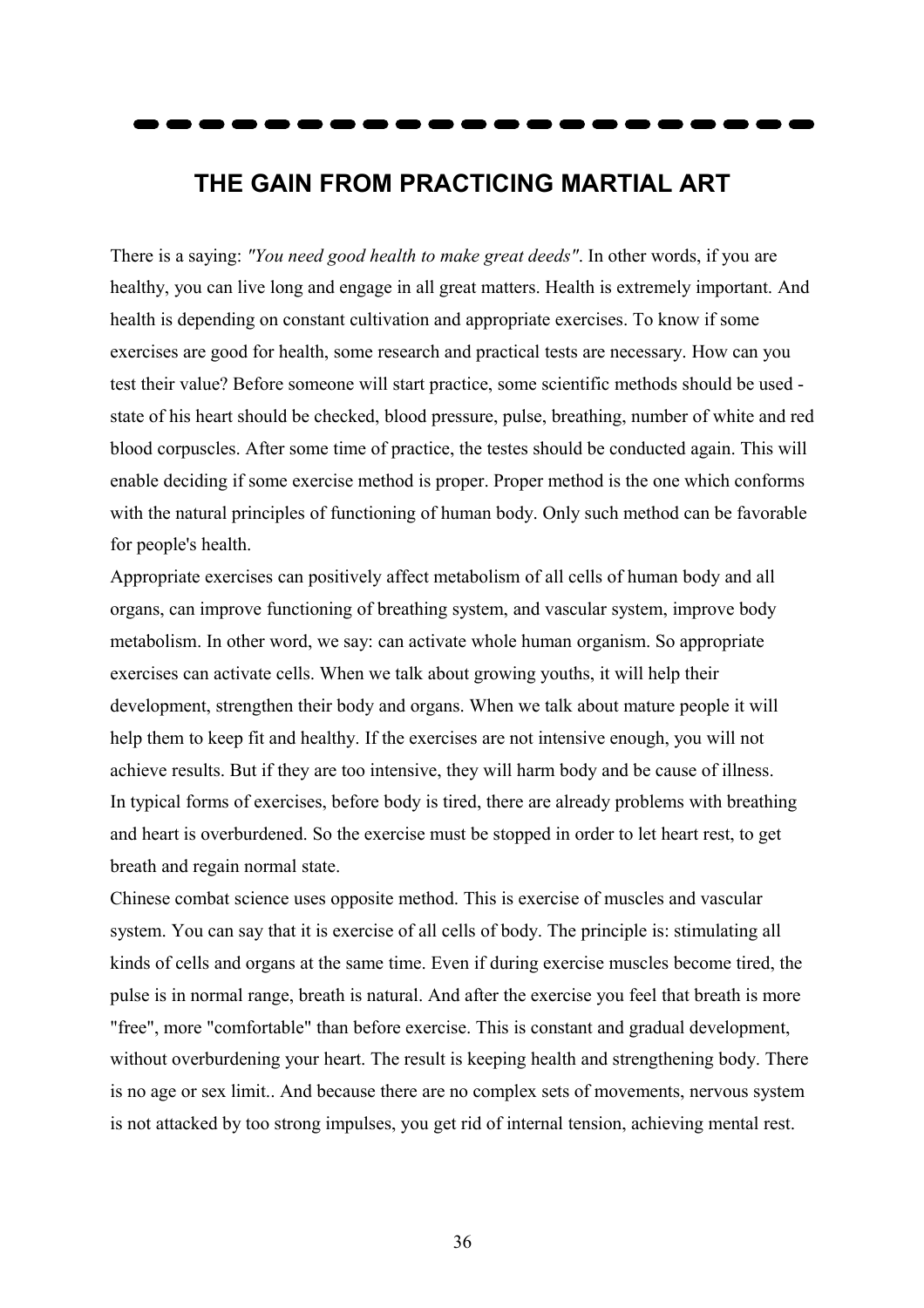This is one of the elements which make combat science different from typical forms of exercises.

Although in zhan zhuang you keep some position, actually all muscle tissues and cells start working. This kind of work is very appropriate from point of view of cells development and the work of vascular system. All body and organs are activated. All organs are evenly stimulated, without danger of overburdening heart. This is not about external movement. You should know that in combat science *"big movement is not as good as small movement, small movement is not as good as non-movement, movement in non-movement is the being constantly born and never ceasing movement".*

We can say that it is very specific, chinese branch of science, not known elsewhere. But so far not much attention was directed towards those exercises. And it is not something that most people could understand relating it to their former experience. If they think, that simple exercises in static position cannot help developing strength and fitness, they just lack a minimum of knowledge. Actually those exercises not only enable strengthening body in very short time, but can also help to heal many chronic diseases, which it was difficult to heal with medical therapies. They are very valuable in therapy and prophylactic. This is a method conforming with demands of physiology.

If we are talking about typical forms of exercises, some of them are too intensive, harming health, other are too one-sided. So when people with some health problems don't do exercise, they often improve health, and when they start exercises, it not only doesn't help them, but even harms them, making their problems worse. There is lack of scientific research on the subject of sports yet. This is reason of such situations. In the past there were really many martial arts masters who lost their health, because of using bad training methods. It's because those methods were not conforming with demands of physiology. You should know, that science is not about sticking to old methods, and for sure it is not about defending deficiencies in old methods. But science is about development based on experience. The methods should be constantly developed, testing value of the principles in practice. We should take it very seriously. We should think. This is the kind of relation as between reading a book and actual acting. So the exercises shouldn't be too intensive. Continuing, we can say, that most forms of exercises popular nowadays, were created for young people only. The needs of people in middle age and older are neglected. Whereas it is people over 40 years old, who are ready to accomplish big tasks in the state and society, because they have deep knowledge and rich experience. Neglecting their need for exercises means neglecting their health. This is big loss for country! When we talk about principles of exercises, we should stress: calm, respect,

37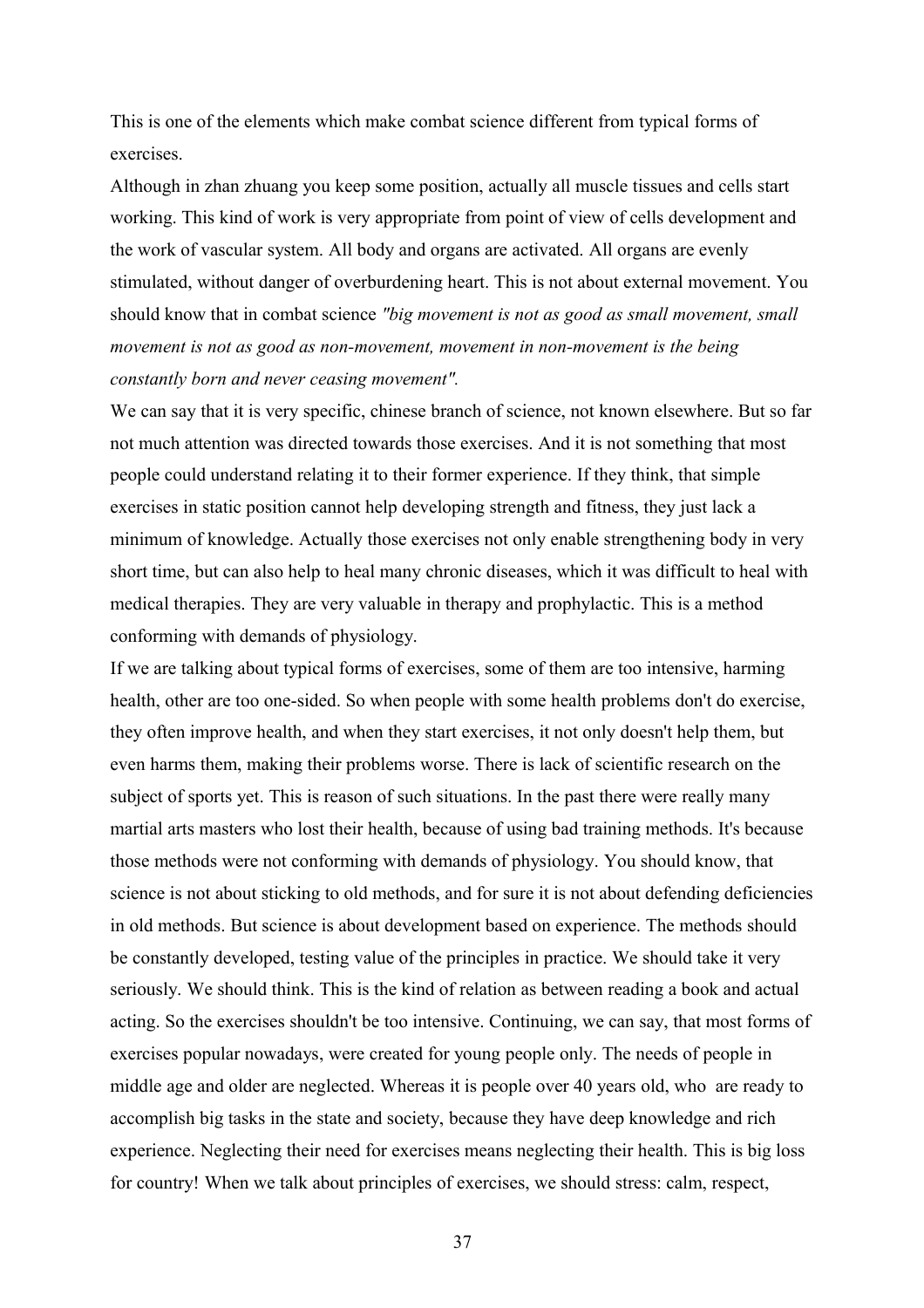realism. Rich spirit should be developed. It is easy to understand for people with rich experience and life knowledge, that they should avoid disturbing breath, making pulse too fast, tensing diaphragm. If we are talking about people over 60 years old, this is not age at which people could start seeking big success in martial art, but seeking improvement of health is not so difficult.

There are three main aims of exercises:

- 1. Cultivating health,
- 2. Self-defense,
- 3. Pleasure of study, of learning the principles of nature.

Cultivating health is easiest. It's enough to relax, feel comfortable, naturally, light, not using too much force, as if you start falling asleep, floating in water on in air - these are most of the important demands. If you try anything more, it only disturbs your mind and it's loosing time. And if you want to do something very intensive, it only harms your health. When body is healthy, we can start talking about self-defense. The so called self defense means, that when attacked "you put in use your fist and half of foot" to solve the problem. The highest level of skill it is difficult to describe with words. But self-defense is closely related to health. First you need health, then agility, strength and skill. But if you want to develop strength, you shouldn't use force. If you use force, you loose chance of developing strength. To make body and arms agile, and movements swift, the best method is nonmovement. You find it boring or irritating? You can try small movement. But you should know that in this movement *"you move as if you want to stop, you stop as if you want to move". In other words "there should be cause of movement, but there should be no result".*  The meaning is that it should be strong in your mind, but it shouldn't be exhibited too much externally, you shouldn't "make" movement. If you "make" movement, it can be said: *"when there is form, strength is dispersed, when there is no form, strength is accumulating"*. When body is "broken", the strength is dispersing. So the slower the movement, the better. This way you can gradually be better and better aware of how your body works, including its various parts and cells. You shouldn't do it superficially, slipping over anything. These are the basic conditions for learning movement. If you only seek external beauty of fast movements, you will not only not achieve much, but actually there will be no hope of real progress.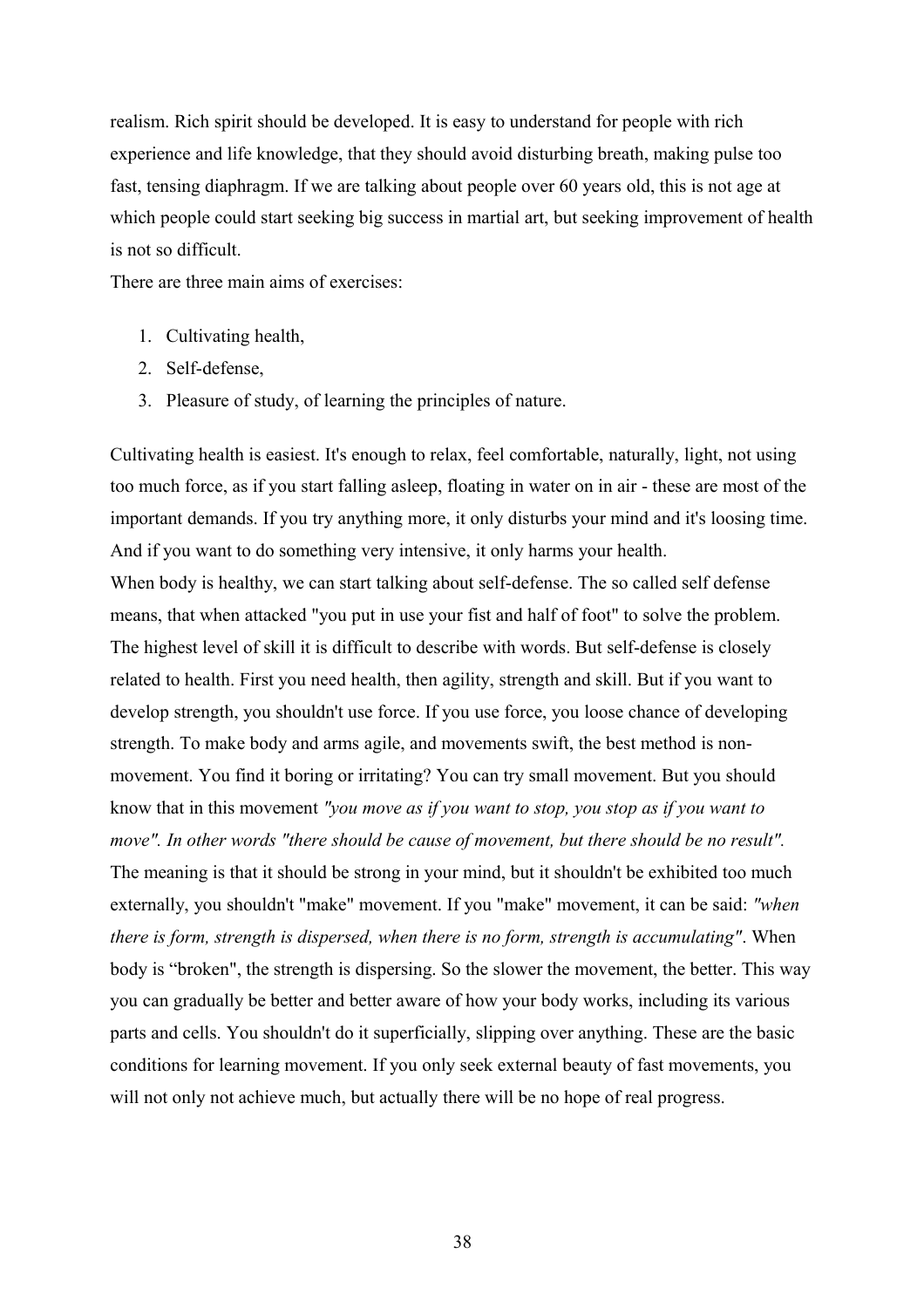If we are talking about methods and techniques of defeating opponent, you shouldn't have techniques. If you have artificially created techniques, you loose the natural ability of unlimited changes.

This kind of exercises is very easy. You see it, and you know it. The effects come very fast too. But you shouldn't strain too much mentally and to "force" physical force. This way you will develop good habit, useful in normal life, enabling acting efficiently. This is good for body and mind. If you want to demonstrate flowery movements and force, you will not achieve real results.

Although those exercises are so simple, but many intelligent people, the more they practice, the more they find it difficult. They practice diligently, but they are not able to distinguish between black and white. You should know that in the nature, the normal is unusual. If you seek unusual, you will go astray.

If we are talking about pleasure of study, learning the principles on which the exercises are based, it is something about which we could talk without end, and. I don't really know where to start. I will point only to some principles.. I invite all people interested to study them. For example: movement and non-movement, empty and solid; fast and slow, relax and tension; advancing and retreating, turning and siding; vertical (forward) and horizontal (to the side), high and low; opposing and absorbing, forcing and letting; pulsing and swaying, opening and closing; stretching and shrinking, leaning forward and backward; lifting and stamping, taking in and sending out; yin and yang, askew and proper; long and short, big and small; soft and hard and many other. It is all mutually related. When you come to the beginning of beginning, you should start your study from beginning again. This is all one, not to be divided. If you divide it, you will never understand it.

Relax is tension, tension is relax, there must be harmony between relax and tension. Solid is empty, empty is solid, there must be balance between them. Vertical and horizontal, expanding and embracing are supporting each other. Attack and defense, drilling and dodging, must be used together.

What was said above, is for those starting the study of seeking strength. If they neglect these advices, they can practice whole life and they will not be able to learn it. If they take those advices seriously, they will not be able to get all of this during their life. If we are talking about testing strength, using strength, issuing strength, accumulating strength and other kinds of strengths with form or without form, it seems too complicated, so I will not talk about it here. It is impossible to achieve it without studying it gradually, step by step. But when you start doing this, you will find that there is nothing unusual here, that it's very easy. Those

39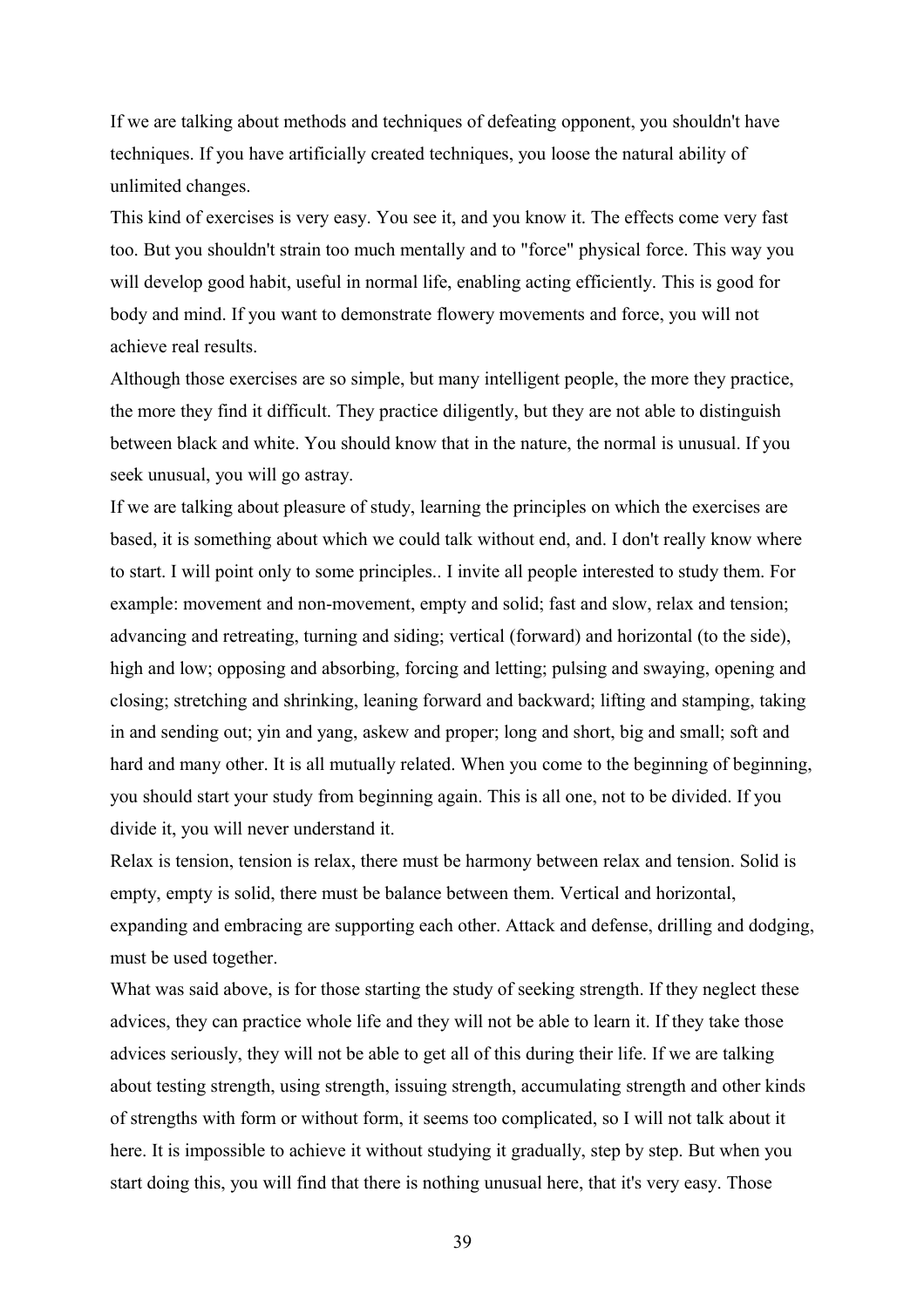exercises are simple and accessible for everybody. You don't learn techniques. You react to the changes with open mind, without hesitation. When you understand this, you can understand other related subjects.

Martial art is not some determined punches or kicks. This is not "hitting three times and being hit two times". And in any case it is not set of forms. Martial art is acting according to situation.

In martial art health is stressed. Then there is self-defense. The exercises can help many people with chronic illnesses, who couldn't achieve improvement using normal medicine, to regain health. Thanks to exercise someone can be able to work till old age. If someone lost the ability of working, it can help to regain it. This is the value of martial art. This kind of exercise can be described as *"resting while training, training while resting"*. Self-defense is a science about "changes" in fighting. It is not "this hand makes such movement, and that such", as most people imagine. This is not so complicated. On the other hand it is not so simple either. Self-improvement is most important, then there is testing strength and issuing strength and then you can gradually start studying the subject of fighting. Otherwise you will not achieve anything. If we are talking about self-improvement, you should start from principles of character, four external attributes and eight demands. The principles of character are: respect for elder, protecting younger, confidence and justice, humanity and love, being wise and brave, profoundness, being consequent and persevering. Four external attributes are: straight head, straight sight, posture of dignity, calm voice. Eight demands are: calmness, esteem, modesty, realism, respect, carefulness, awareness, gentleness. Having those attributes we can start talking about serious training of mind and body. This training is concentrating on zhan zhuang. You should study the question of control over joints and muscles, and use of single and double weight. Single and double weight is not only about distribution of weight on your feet. Head, hands, torso, feet, shoulders, elbows, knees, hips and all other bigger and smaller parts of body can be divided as double and single, tense and relaxed, solid and empty. If talking about principles of *"three parts of expanding and seven parts of embracing"* or *"four in the front and six in the back"* it is difficult to describe with words. Generally you should seek from abstract to real. I'm only pointing to some issues without explaining them.

Shi li (testing strength): there are many names of strength. It is difficult to describe all of them. You will know the strength thanks to "shi li" practice. When you know it, you can start using it. No matter what kind of force you practice, *"form shouldn't break body"*, *"intention shouldn't be visible"*, *"strength shouldn't go over tip"*. If force has one direction, it *"goes over* 

40